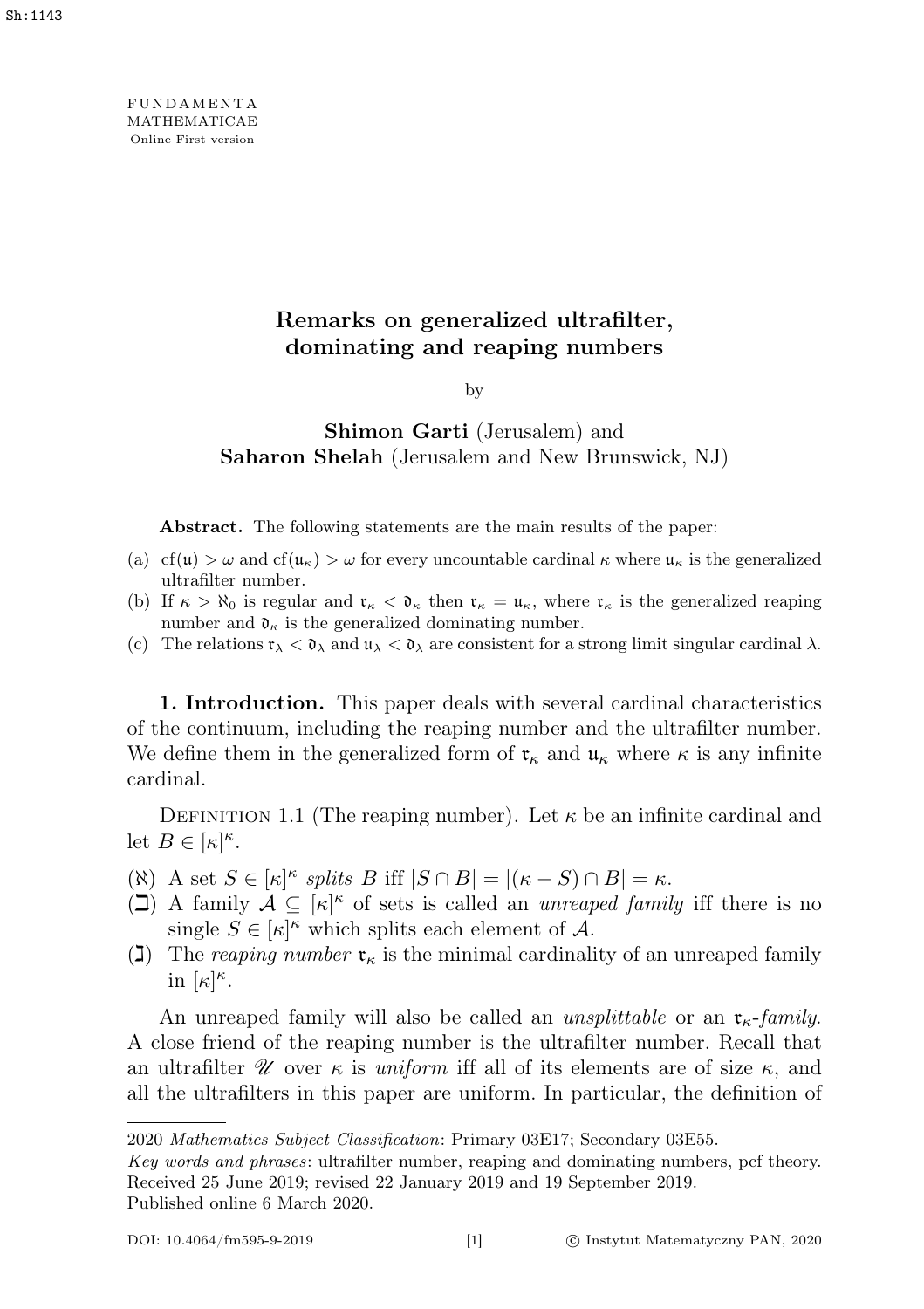the ultrafilter number applies to uniform ultrafilters. Again, we phrase the definition in the general context.

DEFINITION 1.2 (The ultrafilter number). Let  $\kappa$  be an infinite cardinal and let  $\mathscr U$  be an ultrafilter over  $\kappa$ .

- ( $\aleph$ ) A base for  $\mathscr U$  is a collection  $\mathcal B \subseteq \mathscr U$  such that for any  $A \in \mathscr U$  there is some  $B \in \mathcal{B}$  such that  $B \subseteq A$ .
- ( $\Box$ ) The *character* of a uniform ultrafilter  $\mathscr U$  over  $\kappa$  is the minimal size of a base for  $\mathscr{U}$ , denoted by  $Ch(\mathscr{U})$ .
- (1) The *ultrafilter number*  $u_{\kappa}$  is the minimal size of a base for a uniform ultrafilter  $\mathscr U$  over  $\kappa$ .

Lest  $\kappa = \aleph_0$  we denote  $\mathfrak{r}_\kappa$  by  $\mathfrak{r}$  and  $\mathfrak{u}_\kappa$  by  $\mathfrak{u}$ . Any base of an ultrafilter is unsplittable, hence  $\mathfrak{r}_{\kappa} \leq \mathfrak{u}_{\kappa}$ . It is easy to see that both  $\mathfrak{r}_{\kappa} > \kappa$  and  $\mathfrak{u}_{\kappa} > \kappa$ . Our purpose in the first section is to analyze the cofinality of these characteristics.

Cardinal characteristics which may assume countable cofinality are rare, and to prove this property one needs complicated arguments. The almost disjointness number a is an example, as proved in [\[Br03\]](#page-13-0). It is unknown whether the cofinality of  $\mathfrak{r}_{\kappa}$  is always greater than  $\kappa$ , and in particular whether cf( $\mathfrak{r}$ ) is uncountable. Additional examples are  $\mathfrak{i}$  (see [\[Br03\]](#page-13-0)) and  $\mathfrak{gp}$  (see [\[Ga18\]](#page-14-0), the possibility of countable cofinality in this case requires instances of Chang's conjecture, hence depends on the existence of large cardinals).

The question whether  $cf(r) = \omega$  is consistent appeared in [\[Mi93,](#page-14-1) Problem 3.4, though the author uses a different terminology. By adding  $\lambda$  many Cohen reals to a model of GCH we obtain  $\mathfrak{r} = \mathfrak{u} = \mathfrak{c} = \lambda$  and hence these characteristics may be singular. We shall prove that the cofinality of  $\mathfrak{u}_{\kappa}$  is above  $\omega$ , and in some cases the same holds for  $\mathfrak{r}_{\kappa}$ : see Theorems [2.2](#page-3-0) and [2.11.](#page-7-0) Namely, if  $\kappa = cf(\kappa)$  and  $\mathfrak{r}_{\kappa} < \mathfrak{d}_{\kappa}$  then  $\mathfrak{r}_{\kappa} = \mathfrak{u}_{\kappa}$  and hence  $cf(\mathfrak{r}_{\kappa}) > \omega$ .

This brings us to the question whether  $\mathfrak{r}_{\kappa} < \mathfrak{d}_{\kappa}$  is possible. If  $\kappa = \aleph_0$  then the answer is yes. By adding  $\omega_2$  Miller reals to a model of the continuum hypothesis one obtains  $\mathfrak{r} = \omega_1 < \omega_2 = \mathfrak{d}$ . This result is due to Miller [\[Mi84\]](#page-14-2), and a modern exposition can be found in [\[Ha12,](#page-14-3) p. 413]. Raghavan and Shelah [\[RS19\]](#page-14-4) proved that if  $\kappa = cf(\kappa) > \mathbb{L}_{\omega}$  then  $\mathfrak{d}_{\kappa} \leq \mathfrak{r}_{\kappa}$ . We shall prove in the second section that  $\mathfrak{r}_{\lambda} < \mathfrak{d}_{\lambda}$  is consistent for a strong limit singular cardinal  $\lambda$ . This can be done with any cofinality of  $\lambda$ , and it holds above  $\mathcal{I}_{\omega}$ as  $\lambda$  is strong limit.

Cardinal characteristics at uncountable cardinals appeared in the mathematical literature a few decades ago. It seems that the first results were proved for the bounding and dominating numbers (e.g. [\[CS95\]](#page-14-5)) and the splitting number studied by the Japanese school (e.g. [\[Su98\]](#page-14-6)). This area became quite active in recent years. We mention here [\[RS17\]](#page-14-7) and [\[BF17\]](#page-14-8), among many other papers. A comprehensive background is given in [\[KLLS16\]](#page-14-9).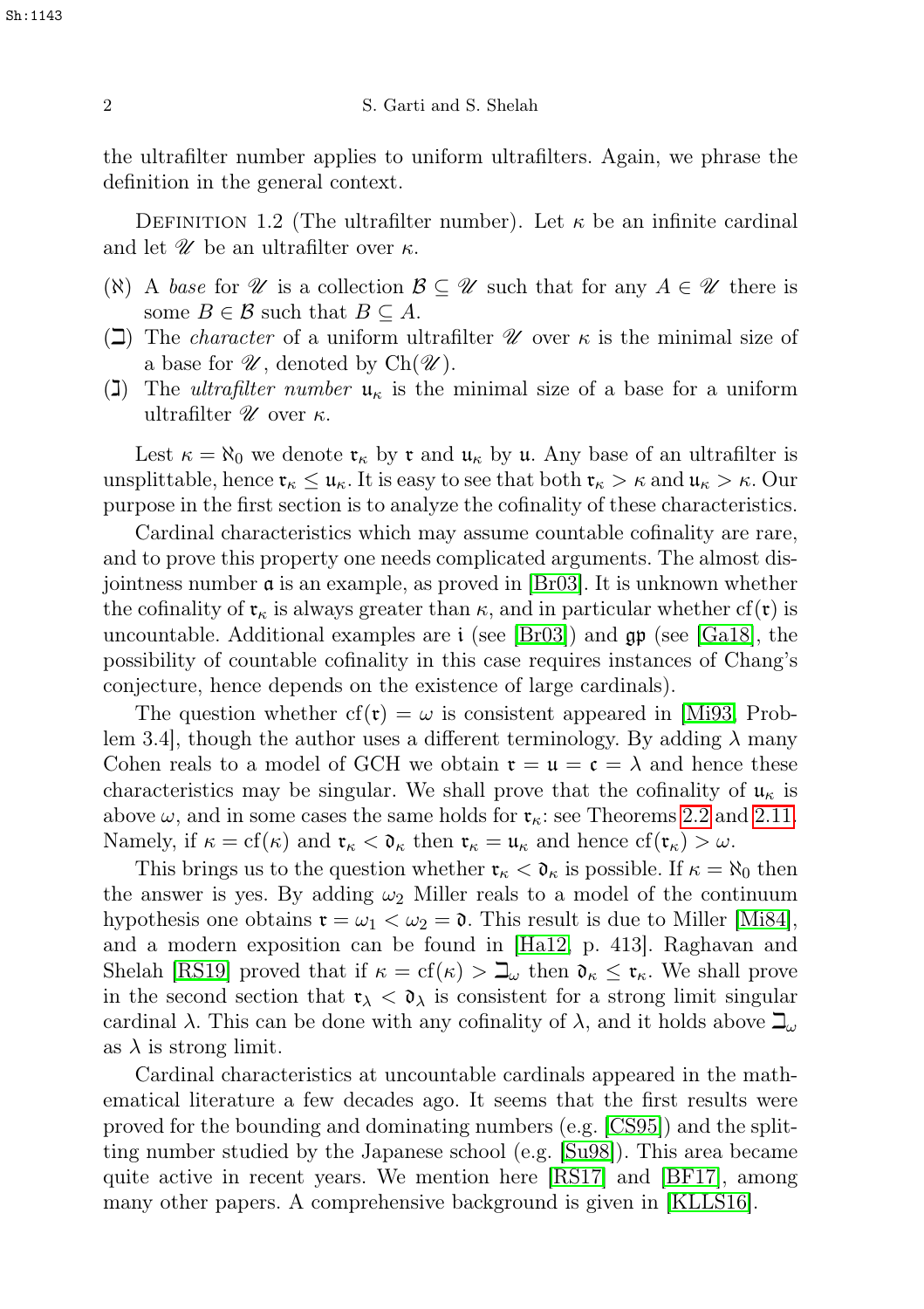Our notation is standard. We mention here the concept of the strong finite intersection property. Let  $\kappa$  be an infinite cardinal and  $\mathscr{F} \subseteq [\kappa]^{\kappa}$ . We say that  $\mathscr F$  has the *strong finite intersection property* iff  $|\bigcap u| = \kappa$  whenever  $u \in [\mathscr{F}]^{\leq \omega}$ . We shall use the quantifier *almost every* to mean that the set of exceptions has cardinality less than  $\kappa$ .

We suggest [\[Bl10\]](#page-13-1) as an excellent background regarding cardinal characteristics. For a good background in pcf theory we suggest [\[AM10\]](#page-13-2).

**2. Cofinality.** We open this section with a theorem about the cofinality of the ultrafilter number. The statement and the proof are phrased in the case of  $\kappa = \aleph_0$ , and possible generalizations to higher cardinals are discussed after the proof. Note that the case of  $\kappa = \aleph_0$  follows from [\[BS99,](#page-13-3) Proposition 1.4]; we give an independent proof.

<span id="page-2-0"></span>THEOREM 2.1 (The cofinality of a base). Let  $\mathcal U$  be a non-principal ultrafilter over  $\omega$ . If  $Ch(\mathscr{U}) = \mu$  then  $cf(\mu) > \omega$ .

*Proof.* Fix an ultrafilter  $\mathcal U$  over  $\omega$  such that  $Ch(\mathcal U) = \mu$ . Assume by way of contradiction that  $cf(\mu) = \omega$ . Choose an increasing sequence  $(\mu_n : n \in \omega)$ of uncountable ordinals such that  $\mu = \bigcup_{n \in \omega} \mu_n$ . Fix a base  $\mathcal{B} = \{B_\beta : \beta \in \mu\}$ for the ultrafilter  $\mathscr{U}.$ 

For every  $\alpha \in \mu$  let  $\mathcal{B}_{\alpha} = \{B_{\beta} : \beta < \alpha\}$ . By our assumption toward contradiction we see that each  $\mathcal{B}_{\alpha}$  fails to be a base for  $\mathcal{U}$ . Consequently, for every  $\alpha \in \mu$  one can choose  $y_{\alpha} \in [\omega]^{\omega} - \mathscr{U}$  such that:

 $(\alpha) \ u \in [\alpha]^{<\omega} \Rightarrow |\bigcap_{\beta \in u} B_{\beta} \cap y_{\alpha}| = \aleph_0.$ ( $\beta$ )  $u \in [\alpha]^{<\omega} \Rightarrow |y_\alpha - \bigcup_{\beta \in u} y_\beta| = \aleph_0.$ 

Indeed, for every  $\alpha \in \mu$ , since  $\mathcal{B}_{\alpha}$  does not generate  $\mathcal{U}$  there is some  $x_{\alpha} \in \mathscr{U}$  such that for every  $u \in [\alpha]^{<\omega}$  it is true that  $\neg(\bigcap_{\beta \in u} B_{\beta} \subseteq^* x_{\alpha})$ . Let  $y_{\alpha} = \omega - x_{\alpha}$  and conclude that  $(\alpha)$  holds. Item  $(\beta)$  is basically an equivalent formulation of the same statement. More precisely, if we choose an appropriate enumeration of the sets in our base then  $(\beta)$  follows. We shall use the formulation of  $(\beta)$  only once, and it will be clear that in that case it is equivalent to  $(\alpha)$ .

Using the above property we define, by induction on  $n \in \omega$ , a set  $s_n$  for which the following requirements are met:

- (a)  $s_n$  is an infinite subset of  $\omega$ .
- (b)  $s_n \notin \mathscr{U}$ .
- (c)  $s_n$  is disjoint from  $\bigcup_{m \leq n} s_m$ .
- (d)  $n \in \bigcup_{m \leq n} s_m$ .

(e) 
$$
u \in [\mu_n]^{\leq \omega} \Rightarrow |\bigcap_{\beta \in u} B_{\beta} \cap s_n| = \aleph_0
$$
.

The choice can be done, basically, by ( $\alpha$ ) (or  $(\beta)$ ) above. If  $n = 0$  then let  $\alpha = \mu_0$  and choose  $y_\alpha$  as guaranteed in  $(\alpha)$  and  $(\beta)$ . Set  $s_0 = y_\alpha \cup \{0\}.$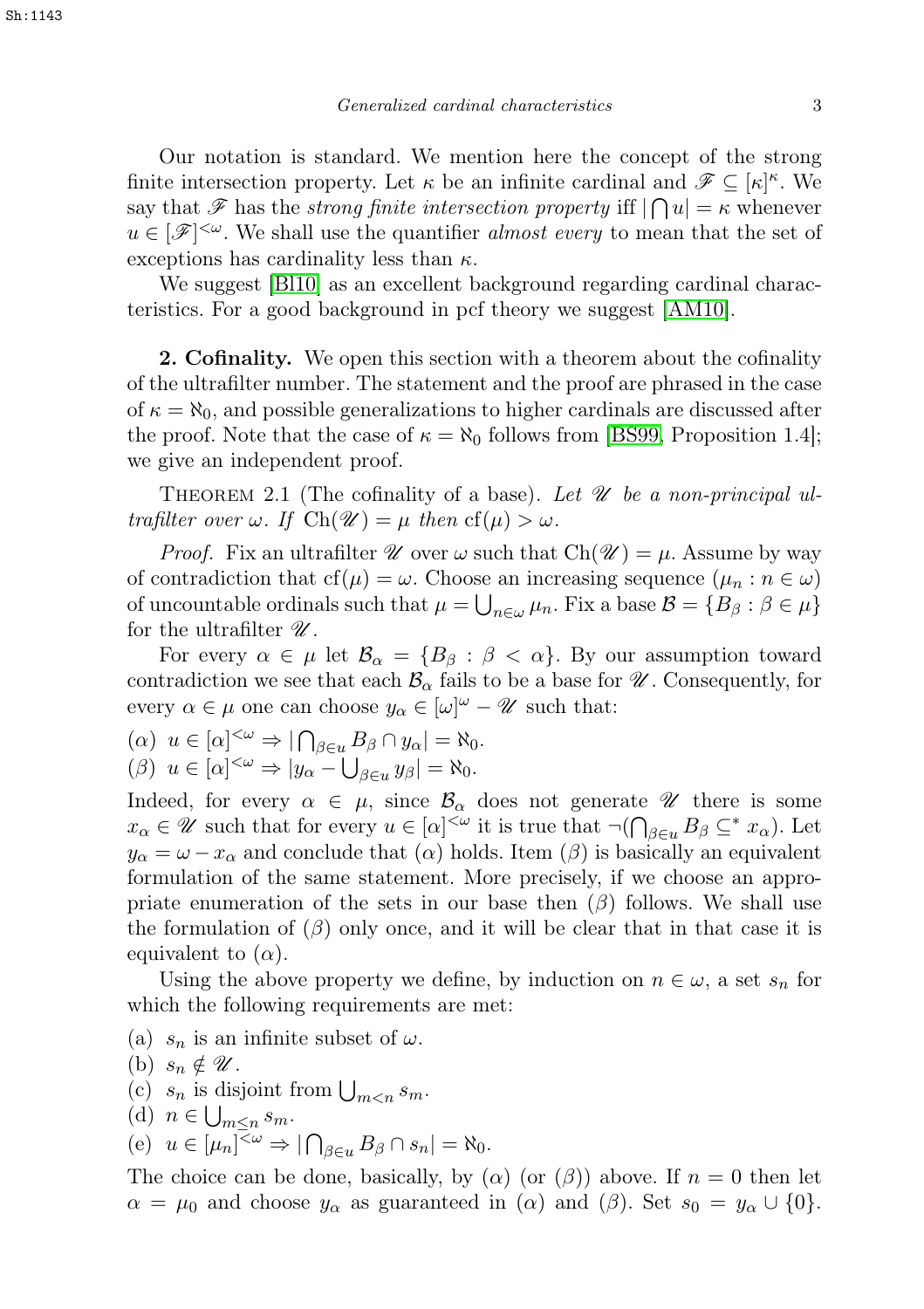Observe that (a), (b) are satisfied and (c) is vacuous in this case. We added zero to  $y_\alpha$  in order to satisfy (d), and (e) is exactly ( $\alpha$ ) with respect to  $y_\alpha$ hence also to  $s_0$ .

In the  $(n+1)$ st stage we choose a sufficiently large  $\ell > n$  and let  $\alpha = \mu_{\ell}$ . Again, let  $y_{\alpha}$  be as guaranteed in ( $\alpha$ ) and ( $\beta$ ). Define  $t_{\alpha} = y_{\alpha} - \bigcup_{m \leq n} s_m$ . From (β) we infer that  $t_{\alpha}$  is infinite. Now if  $n + 1 \in \bigcup_{m \leq n} s_m$  then let  $s_{n+1} = t_\alpha$  and if  $n+1 \notin \bigcup_{m \leq n} s_m$  then let  $s_{n+1} = t_\alpha \cup \{n+1\}$ . One can verify that all the requirements are satisfied.

For every  $i \in \{0,1\}$  define  $E_i = \bigcup \{s_{2n+i} : n \in \omega\}$ . From (d) one can see that  $E_0 \cup E_1 = \omega$ , and from (c) it follows that  $E_0 \cap E_1 = \emptyset$ , so  $\{E_0, E_1\}$ is a partition of  $\omega$ . Consequently, there must be some  $i \in \{0,1\}$  for which  $E_i = \emptyset \mod \mathscr{U}.$ 

Let  $u \subseteq \mu$  be any finite set of ordinals. Pick a sufficiently large n such that  $u \subseteq \mu_n < \mu_{2n}$ . Apply (e) and conclude that

$$
\left|\bigcap_{\beta\in u}B_{\beta}\cap s_{2n}\right|=\left|\bigcap_{\beta\in u}B_{\beta}\cap s_{2n+1}\right|=\aleph_0.
$$

By the definition of  $E_0$  and  $E_1$  we infer that  $|\bigcap_{\beta \in u} B_\beta \cap E_0| = |\bigcap_{\beta \in u} B_\beta \cap E_1|$  $= \aleph_0$  for every  $u \in [\mu]^{<\omega}$ . But this means that  $E_0 \neq \emptyset$  mod  $\mathscr{U} \wedge E_1 \neq \emptyset$  $\pmod{\mathscr{U}}$ , a contradiction.

The above theorem can be generalized to higher cardinals in the following manner. Assume that  $\kappa$  is an infinite cardinal and  $\mathscr U$  is a uniform ultrafilter over κ. If  $Ch(\mathscr{U}) = \mu$  then  $cf(\mu) > \omega$ , by the same proof. Let us phrase this observation as a proposition:

<span id="page-3-0"></span>THEOREM 2.2. If  $\mathscr U$  is a uniform ultrafilter over  $\kappa$  then  $cf(Ch(\mathscr U)) > \omega$ and hence  $cf(u_{\kappa}) > \omega$  for every infinite cardinal  $\kappa$ .

A stronger generalization seems to require some degree of completeness. For example, by assuming that  $\kappa$  is measurable and  $\mathscr U$  is  $\kappa$ -complete, the above arguments show that if  $Ch(\mathscr{U}) = \mu$  then  $cf(\mu) > \kappa$ . We believe that one can strengthen the statement about the cofinality of  $\mathfrak{u}_{\kappa}$  even without appealing to normal ultrafilters.

QUESTION 2.3. Is it consistent that  $cf(u_{\kappa}) \leq \kappa$  for some infinite cardinal  $\kappa$ ?

Back to Theorem [2.1,](#page-2-0) we know that the ultrafilter number (at any cardinal) has uncountable cofinality. Can we prove a similar theorem about  $\mathfrak{r}$ ? It has been shown by Aubrey [\[Au04\]](#page-13-4) that if  $\mathfrak{r} < \mathfrak{d}$  then  $\mathfrak{r} = \mathfrak{u}$ . Hence in this case, the cofinality of the reaping number will be uncountable. Our next goal is to generalize this result to regular uncountable cardinals. We follow in the footsteps of Aubrey, with the required adaptations to the general case. Let us begin with another cardinal characteristic: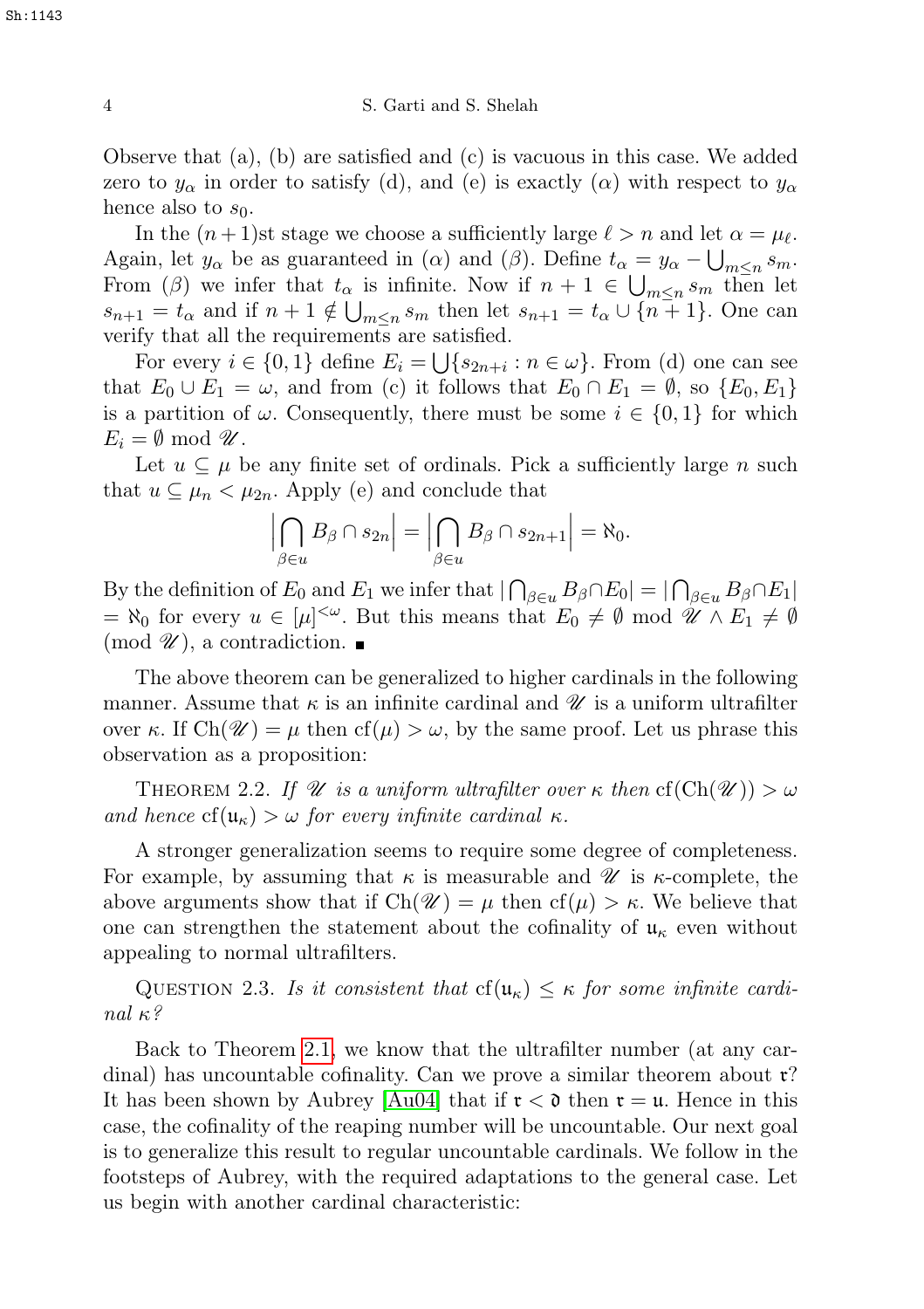<span id="page-4-2"></span>DEFINITION 2.4 (The dominating number). Let  $\kappa$  be an infinite cardinal.

- ( $\aleph$ ) For  $f, g \in \kappa \kappa$  we shall say that g dominates f iff  $\{\beta \in \kappa : f(\beta) > g(\beta)\}\$ is of size less than  $\kappa$ . This relation will be denoted by  $f \leq^* g$ .
- ( $\Box$ ) A family of functions  $\mathcal{D} \subseteq \kappa_{\kappa}$  is called a *dominating family* iff for every  $f \in \kappa \kappa$  there exists  $g \in \mathcal{D}$  such that  $f \leq^* g$ .
- (1) The *dominating number*  $\mathfrak{d}_{\kappa}$  is the minimal size of a dominating family at  ${}^{\kappa}\kappa$ .

Let  $\kappa$  be a regular cardinal. We shall say that  $\Pi = \{I_{\alpha}^{\Pi} : \alpha < \kappa\}$  is an *interval partition* of  $\kappa$  when each  $I_{\alpha}^{\Pi}$  is a non-empty interval of the form  $[\gamma_{\alpha}, \gamma_{\alpha+1}),$  if  $\alpha < \beta < \kappa$  then  $\gamma_{\alpha} < \gamma_{\alpha+1} \leq \gamma_{\beta}$  so  $I_{\alpha}^{\Pi} \cap I_{\beta}^{\Pi} = \emptyset$ , and every ordinal of  $\kappa$  belongs to some  $I_{\alpha}^{\Pi}$ . If  $\Pi$  is clear from the context then we may write  $I_{\alpha}$  instead of  $I_{\alpha}^{\Pi}$ .

DEFINITION 2.5. Let  $\Pi = \{I_\alpha : \alpha < \kappa\}$  be an inverval partition of  $\kappa$ . Assume that  $\mathscr{F} \subseteq [\kappa]^{\kappa}$ .

- ( $\aleph$ ) A pair  $(D, E)$  is a *nice*  $\Pi$ *-orbit* iff both D and E are unions of  $\kappa$ -many intervals from  $\Pi$ , the intervals of D are disjoint from the intervals of E, and moreover there is no interval of D which has an adjacent interval of  $\Pi$  in  $E$ .
- $\Box$  We say that  $\mathscr F$  is  $\Pi$ -scattered iff for every nice  $\Pi$ -orbit  $(D, E)$  and every  $y \in \mathscr{F}$ , both  $y \cap D$  and  $y \cap E$  are of size  $\kappa$ .
- (I) We say that  $\Pi$  is  $\mathscr{F}\text{-}scattered$  iff one can find a nice  $\Pi\text{-orbit } (D, E)$ such that  $y \cap D$  and  $y \cap E$  are of size  $\kappa$  for every  $y \in \mathscr{F}$ .

The following gives a simple example.

<span id="page-4-0"></span>LEMMA 2.6. Let  $\Pi = \{I_\alpha : \alpha < \kappa\}$  be an inverval partition of  $\kappa$ , and assume that  $\mathscr{F} \subseteq [\kappa]^\kappa$ . If every  $y \in \mathscr{F}$  meets almost every interval of  $\Pi$ then  $\mathscr F$  is  $\Pi$ -scattered.

Suppose that  $\Pi$  is an interval partition and  $\mathscr{F}, \mathscr{G} \subseteq [\kappa]^{\kappa}$ . In the theorem below it is shown that if  $\mathscr F$  is not  $\Pi$ -scattered and  $\Pi$  is not  $\mathscr G$ -scattered, then one can define an interesting  $\mathfrak{r}_{\kappa}$ -family out of  $\mathscr{F}$  and  $\mathscr{G}$ .

<span id="page-4-1"></span>PROPOSITION 2.7. Assume that:

 $(X)$   $\mathscr{F}, \mathscr{G} \subseteq [\kappa]^{\kappa}$ . ( $\Box$ )  $\Pi = \{I_{\alpha} : \alpha < \kappa\}$  is an interval partition of  $\kappa$ .

Then at least one of the following holds:

- (a)  $\mathscr F$  is  $\Pi$ -scattered.
- (b)  $\Pi$  is  $\mathscr G$ -scattered.
- (c) There exist  $y \in \mathscr{F}$  and  $h \in \kappa$  which is increasing and  $(<\kappa$ )-to-one such that  $\{h[y \cap z] : z \in \mathscr{G}\}\$ is an  $\mathfrak{r}_{\kappa}$ -family.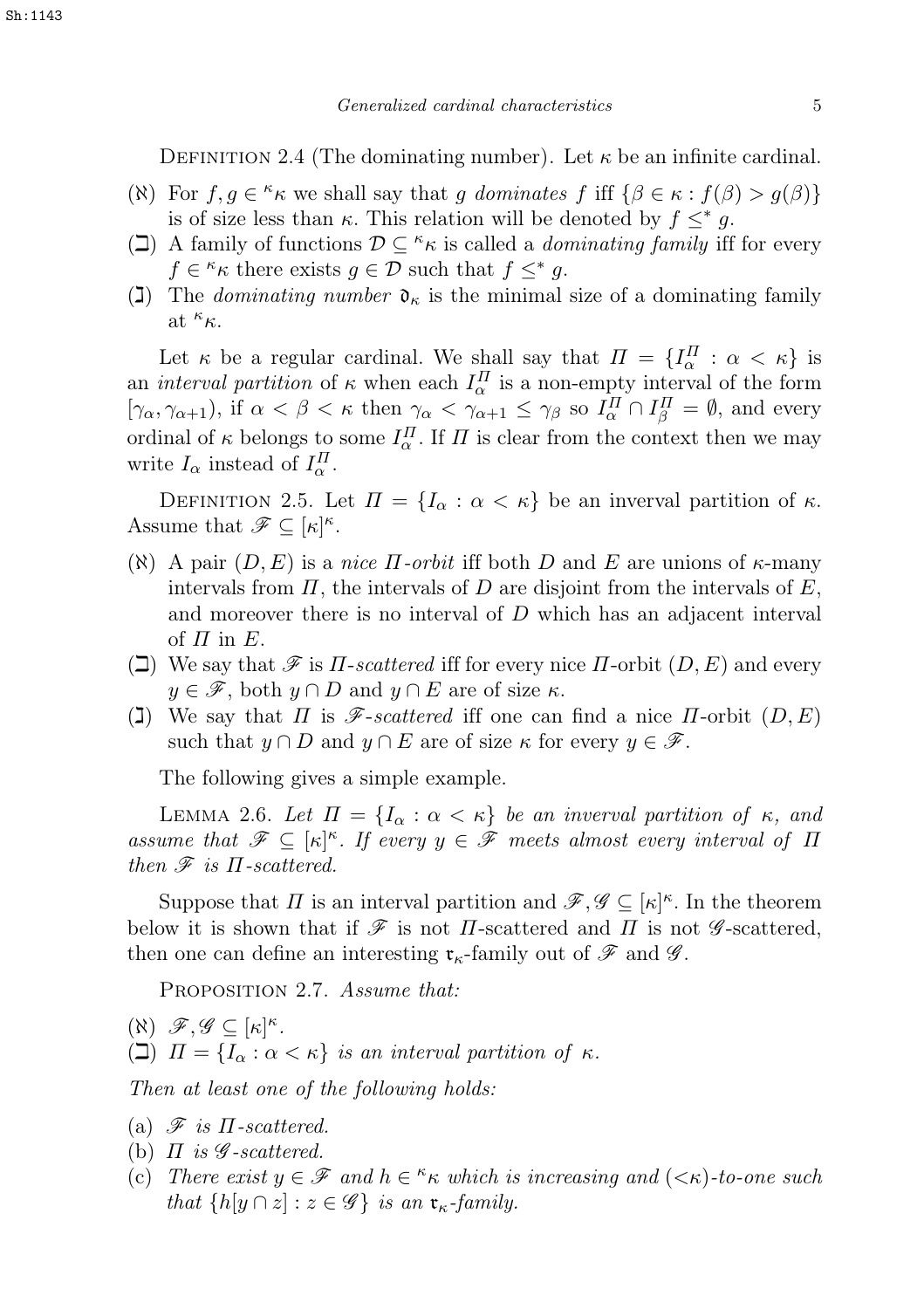*Proof.* If every  $y \in \mathscr{F}$  meets almost every interval of  $\Pi$  then  $\mathscr{F}$  is  $\Pi$ -scattered by Lemma [2.6,](#page-4-0) so we may assume that this is not the case and fix some  $y \in \mathscr{F}$  which evades  $\kappa$ -many intervals of  $\Pi$ . We create a new interval partition  $\Phi = \Phi(H)$  by defining the intervals  $I_{\alpha}^{\Phi}$  using induction on  $\alpha \in \kappa$ . Every interval  $I_{\alpha}^{\Phi}$  will be a union of intervals from  $\Pi$ . This will be a union of consecutive intervals with a last element.

If  $\alpha = 0$  then let  $\gamma_0 \in \kappa$  be the first ordinal for which  $y \cap I_{\gamma_0}^{\Pi} = \emptyset$  and let  $I_0^{\Phi} = \bigcup \{ I_{\beta}^{\Pi} : \beta \le \gamma_0 \}.$  At stage  $\alpha + 1$  we assume that  $I_{\alpha}^{\Phi}$  is at hand and let  $I_{\gamma_\alpha}^{\Pi}$  be the last interval from  $\Pi$  in  $I_\alpha^{\Phi}$ . Let  $\gamma_{\alpha+1} \in \kappa$  be the first ordinal greater than  $\gamma_{\alpha}$  such that  $y \cap I_{\gamma_{\alpha+1}}^{\Pi} = \emptyset$ , and define  $I_{\alpha+1}^{\Phi} = \bigcup \{I_{\beta}^{\Pi} : \gamma_{\alpha} < \beta \leq \gamma_{\alpha+1} \}.$ Notice that  $I_{\alpha+1}^{\Phi}$  has a last interval from  $II$ . Finally, assume that  $\alpha$  is a limit ordinal and let  $\gamma = \bigcup_{\beta < \alpha} \gamma_{\beta} < \kappa$ . Let  $\gamma_{\alpha} \in \kappa$  be the first ordinal larger than  $\gamma$  such that  $y \cap I_{\gamma_{\alpha}}^{\Pi} = \emptyset$  and let  $I_{\alpha}^{\Phi} = \bigcup \{I_{\beta}^{\Pi} : \gamma \leq \beta \leq \gamma_{\alpha}\}.$ 

We produce from the interval partition  $\Phi$  a function  $h : \kappa \to \kappa$  by letting h be constant over the intervals of  $\Phi$ . Formally,  $h(\delta) = \alpha$  iff  $\delta \in I_{\alpha}^{\Phi}$  for every  $\delta \in \kappa$ . Observe that h is increasing and  $( $\kappa$ )$ -to-one. Equipped with h, we split the rest of the proof into two cases.

CASE 1: There exists  $Q \subseteq \kappa$  such that  $|Q| = |\kappa - Q| = \kappa$ , and for every  $z \in \mathscr{G}$  it is true that  $|y \cap z \cap h^{-1}[Q]| = |y \cap z \cap h^{-1}[\kappa - Q]| = \kappa$ .

In this case,  $\Pi$  is  $\mathscr G$ -scattered so (b) holds. To prove this, let

$$
D = h^{-1}[Q] - \bigcup_{\alpha < \kappa} I_{\gamma_\alpha}^{\Pi} \quad \text{and} \quad E = h^{-1}[\kappa - Q] - \bigcup_{\alpha < \kappa} I_{\gamma_\alpha}^{\Pi}
$$

.

Notice that  $D \cap E = \emptyset$  and there are no adjacent intervals in D, E (to reach this, we removed the intervals  $I_{\gamma_{\alpha}}^{\Pi}$ ). Fix any  $z \in \mathscr{G}$ . One can see that

$$
D \cap z = \left( h^{-1}[Q] - \bigcup_{\alpha < \kappa} I_{\gamma_\alpha}^{\Pi} \right) \cap z \supseteq \left( h^{-1}[Q] - \bigcup_{\alpha < \kappa} I_{\gamma_\alpha}^{\Pi} \right) \cap (z \cap y).
$$

But  $\bigcup_{\alpha<\kappa}I_{\gamma_\alpha}^{\Pi}\cap(z\cap y)=\emptyset$  by the choice of y, and hence  $D\cap z=h^{-1}[Q]\cap z\cap y$ . By the assumption of the present case, the size of  $D \cap z$  is  $\kappa$ . An identical argument shows that  $E \cap z$  is of size  $\kappa$ , upon replacing Q by  $\kappa - Q$ . This shows that  $\Pi$  is  $\mathscr G$ -scattered as claimed in (b).

CASE 2: For every  $Q \subseteq \kappa$  such that  $|Q| = |\kappa - Q| = \kappa$ , there exists some  $z \in \mathscr{G}$  such that either  $|y \cap z \cap h^{-1}[Q]| < \kappa$  or  $|y \cap z \cap h^{-1}[\kappa - Q]| < \kappa$ .

In this case we will try to create an unsplittable family out of  $\mathscr F$  and  $\mathscr G$ , thus proving (c). Fix any  $Q \subseteq \kappa$  and a set  $z \in \mathscr{G}$  whose existence is guaranteed by the assumption of this case. If  $|y \cap z \cap h^{-1}[Q]| < \kappa$  then  $|Q \cap h[y \cap z]| < \kappa$  and if  $|y \cap z \cap h^{-1}[\kappa - Q]| < \kappa$  then  $|(\kappa - Q) \cap h[y \cap z]| < \kappa$ . In any case, Q fails to split  $h[y \cap z]$ . Since Q was arbitrary it follows that  $\{h[y \cap z] : z \in \mathscr{G}\}\$ is unsplittable, so we are done.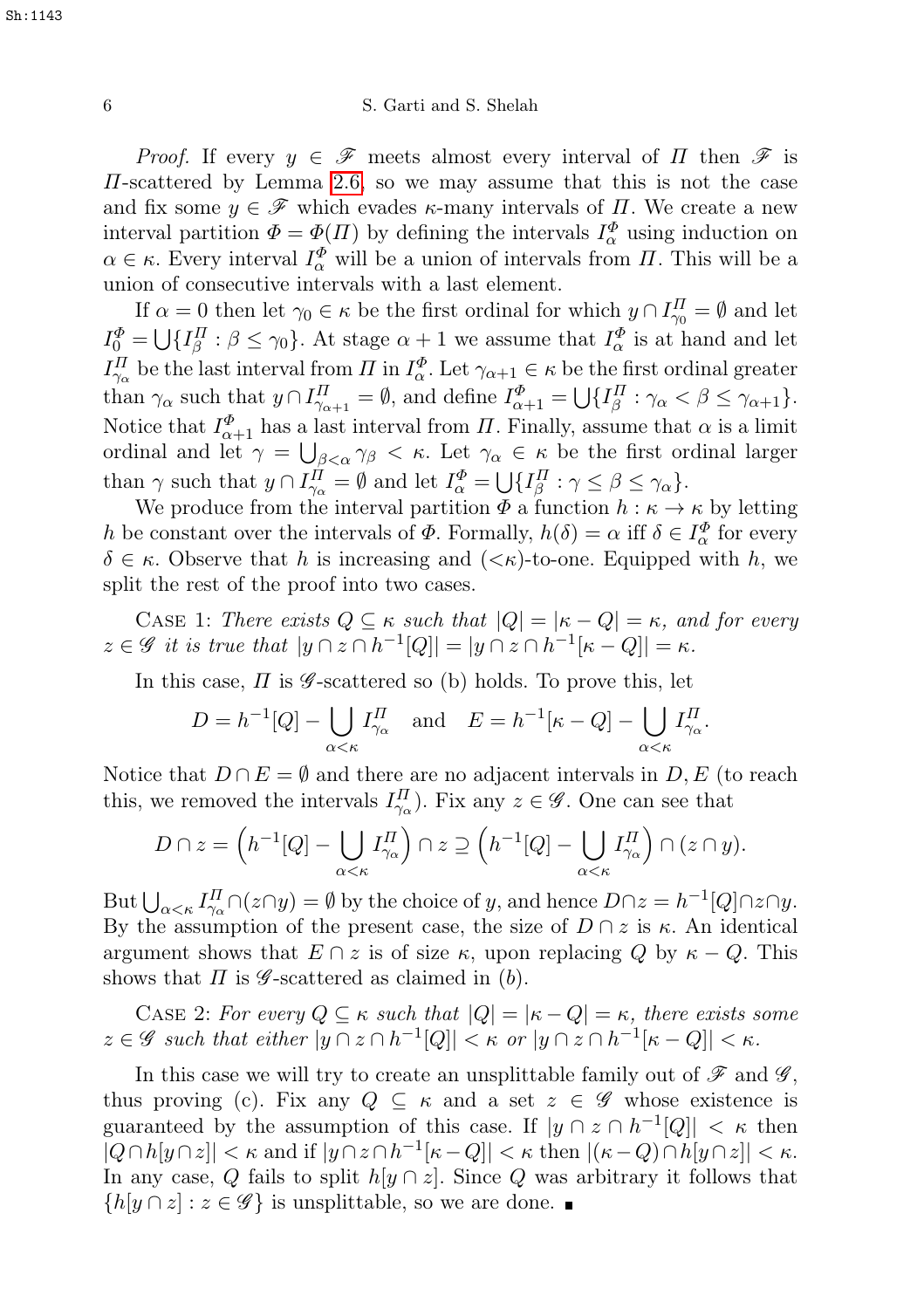Any  $\mathfrak{r}_{\kappa}$ -family of sets can be translated to a collection of functions in  $\kappa_{\kappa}$ with a certain property related to splitting. This translation between sets and functions will be useful. We need the following definition:

DEFINITION 2.8 (Big families of functions). Let  $\kappa$  be a regular cardinal and let  $\mathcal{H} \subseteq \kappa \kappa$ . The family  $\mathcal{H}$  will be called big iff for every  $\mathscr{F} \subseteq [\kappa]^\kappa$  and every  $g \in \kappa \kappa$  such that  $\mathscr{F}$  contains the set  $\{\beta \in \kappa : f(\beta) \leq g(\beta)\}\$  whenever  $f \in \mathcal{H}$ , one can find an increasing  $( $\kappa$ )-to-one function  $h \in \kappa \kappa$  for which$  $\{h[y \cap z] : y, z \in \mathscr{F}\}\$ is an  $\mathfrak{r}_{\kappa}$ -family.

To convert sets into functions we shall use a kind of projection. Suppose that  $y \in [\kappa]^\kappa$ . We define a function  $p_y \in \kappa$  by letting  $p_y(\alpha) = \min(y \cap [\alpha, \kappa))$ for every  $\alpha \in \kappa$ .

<span id="page-6-0"></span>CLAIM 2.9. Let  $\kappa$  be a regular cardinal and let  $\mathcal R$  be an  $\mathfrak r_\kappa$ -family. Then the collection  $\mathcal{H} = \{p_y : y \in \mathcal{R}\}\$ is big.

*Proof.* Fix any  $\mathfrak{r}_{\kappa}$ -family R. Assume toward contradiction that  $\mathcal{H} =$  $\mathcal{H}(\mathcal{R})$  is not big. By definition, there are  $g \in \kappa \mathfrak{m}$  and  $\mathscr{F} \subseteq [\kappa]^\kappa$  such that  $\mathscr F$  is upward-closed,  $\{\beta \in \kappa : p_y(\beta) \leq g(\beta)\}\in \mathscr F$  whenever  $y \in \mathcal R$ , and for every  $(<\kappa$ )-to-one increasing  $h \in \kappa \kappa$ , the family  $\{h[y \cap z] : y, z \in \mathcal{F}\}\$ is notan  $\mathfrak{r}_{\kappa}$ -family.

By induction on  $\alpha \in \kappa$  we define an interval  $I_{\alpha}$  as follows. For  $\alpha = 0$ we simply take  $I_0 = [0, 1)$ . If  $I_\alpha = [\gamma_\alpha, \gamma_{\alpha+1}]$  has been defined then we choose  $\gamma_{\alpha+2} \in \kappa$  such that  $g(\delta) < \gamma_{\alpha+2}$  for all  $\delta < \gamma_{\alpha+1}$ , and we let  $I_{\alpha+1} =$  $[\gamma_{\alpha+1}, \gamma_{\alpha+2})$ . Finally, if  $\alpha$  is a limit ordinal and  $I_{\beta} = [\gamma_{\beta}, \gamma_{\beta+1})$  has been defined for every  $\beta < \alpha$  then we let  $\gamma_{\alpha} = \bigcup_{\beta < \alpha} \gamma_{\beta+1}$ . We choose  $\gamma_{\alpha+1} \in \kappa$ such that  $g(\delta) < \gamma_{\alpha+1}$  for all  $\delta < \gamma_{\alpha}$ , and we let  $I_{\alpha} = [\gamma_{\alpha}, \gamma_{\alpha+1}).$ 

Let  $\Pi = \{I_{\alpha} : \alpha \in \kappa\}$ . Apply Theorem [2.7](#page-4-1) to the triple  $(\mathcal{R}, \mathcal{F}, \Pi)$  here standing for  $(\mathscr{F}, \mathscr{G}, \Pi)$  there. Among the three options given in Theorem [2.7,](#page-4-1) (a) and (c) are excluded. Firstly we show that  $\mathcal R$  cannot be  $\Pi$ -scattered. To this end, fix any nice  $\Pi$ -orbit  $(D, E)$  and let  $S = D$ . Notice that  $E \subseteq \kappa - S$ . If R is H-scattered then for every  $y \in \mathcal{R}$  we have  $|S \cap y| = |(\kappa - S) \cap y| = \kappa$ . This means that S splits R, which is impossible since R is an  $\mathfrak{r}_{\kappa}$ -family. Secondly, our assumption toward contradiction (as specified in the first paragraph of the proof) says that  $(c)$  of Theorem [2.7](#page-4-1) fails. We thus conclude that  $(b)$  of Theorem [2.7](#page-4-1) holds, i.e.  $\Pi$  is  $\mathscr{F}\text{-scattered.}$ 

Let  $(D, E)$  be a nice  $\Pi$ -orbit which exemplifies this fact. Define  $S =$  $\bigcup \{I_\alpha \cup I_{\alpha+1} : I_\alpha \subseteq D\}$ . Similarly, let  $T = \bigcup \{I_\alpha \cup I_{\alpha+1} : I_\alpha \subseteq E\}$ . Observe that  $D \subseteq S$  and  $E \subseteq T$  but still  $S \cap T = \emptyset$  since there are no adjacent intervals in  $D, E$ . Hence  $T \subseteq \kappa - S$ .

Fix any  $y \in \mathcal{R}$  and let  $A_y = \{\beta \in \kappa : p_y(\beta) \leq g(\beta)\}\)$ , so  $A_y \in \mathcal{F}$ . Since  $\Pi$  is *F*-scattered,  $|A_y \cap D| = \kappa$ . But if  $\beta \in A_y \cap D$  then  $p_y(\beta) \in y \cap S$ since  $I_{\alpha+1} \subseteq S$  whenever  $I_{\alpha} \subseteq D$ . We conclude that  $|y \cap S| = \kappa$ . Similarly,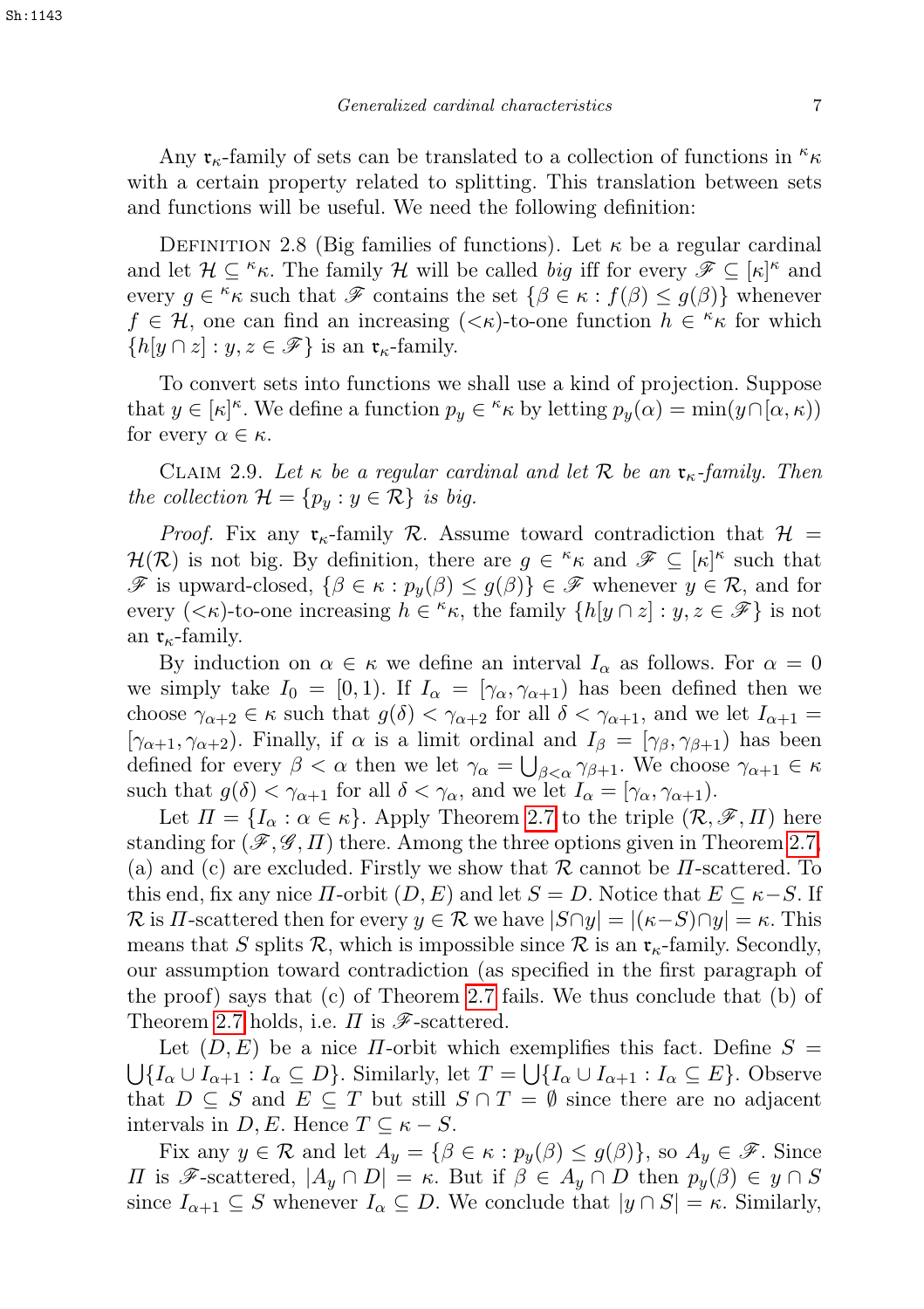$|A_y \cap E| = \kappa$  and hence  $|y \cap T| = \kappa$ , which implies  $|y \cap (\kappa - S)| = \kappa$ . It follows that S splits all the elements of the  $\mathfrak{r}_{\kappa}$ -family  $\mathcal{R}$ , a contradiction.

We need one last concept before proving the theorem below.

DEFINITION 2.10 (Finite domination). Let  $\kappa$  be a regular cardinal and  $\mathcal{A} \subseteq [\kappa]^{\kappa}$ . We say that A is *finitely dominating* iff for every  $h \in {\kappa} \kappa$  there is some finite collection  $\{f_1, \ldots, f_n\} \subseteq A$  such that  $h \leq^* \max\{f_1, \ldots, f_n\}.$ 

If  $\mathcal{A} = \{f_{\alpha} : \alpha < \lambda\} \subseteq [\kappa]^{\kappa}$  and  $\lambda < \mathfrak{d}_{\kappa}$  then  $\mathcal{A}$  is not a dominating family and moreover it is not finitely dominating since  $[\lambda]^{<\omega} = \lambda$ . We shall use this fact to prove the following theorem.

<span id="page-7-0"></span>THEOREM 2.11 (Aubrey [\[Au04\]](#page-13-4) for  $\kappa = \aleph_0$ ). If  $\kappa$  is regular and  $\mathfrak{r}_\kappa < \mathfrak{d}_\kappa$ then  $\mathfrak{r}_{\kappa} = \mathfrak{u}_{\kappa}$ . Consequently,  $\mathfrak{r}_{\kappa} < \mathfrak{d}_{\kappa}$  implies  $cf(\mathfrak{r}_{\kappa}) > \omega$  whenever  $\kappa = cf(\kappa)$ .

*Proof.* Let  $\lambda = \mathfrak{r}_{\kappa} < \mathfrak{d}_{\kappa}$ . Choose an  $\mathfrak{r}_{\kappa}$ -family  $\mathcal R$  of size  $\lambda$ . We shall construct an ultrafilter  $\mathscr U$  with a base of size  $\lambda$ , thus proving that  $\mathfrak u_\kappa \leq \mathfrak r_\kappa$ . Since  $\mathfrak{r}_{\kappa} \leq \mathfrak{u}_{\kappa}$  is always true we will be done.

Set  $\mathcal{H} = \{p_y : y \in \mathcal{R}\}\.$  From Claim [2.9](#page-6-0) we infer that  $\mathcal{H}$  is big. Since  $|\mathcal{H}| \leq \lambda < \mathfrak{d}_{\kappa}$  it is not finitely dominating. Hence we can fix a function  $g \in \kappa$  which is not dominated by any finite number of functions from H. Define

$$
\mathscr{B} = \big\{ \{\beta \in \kappa : f(\beta) \le g(\beta)\} : f \in \mathcal{H} \big\}.
$$

Let us point out some simple properties of  $\mathscr{B}$ . First, this collection of sets has the strong finite intersection property. This follows from the fact that  $\mathcal{H}$ is not finitely dominating. Second, the pair  $(\mathscr{B}, g)$  satisfies the assumptions in the definition of a big set with respect to  $H$ , where  $\mathscr B$  stands for  $\mathscr F$  in the definition. Consequently, there is an increasing  $(<\kappa$ )-to-one function  $h \in \kappa$ such that  $\{h[y \cap z] : y, z \in \mathcal{B}\}\$ is an  $\mathfrak{r}_{\kappa}$ -family. Finally, the cardinality of  $\mathcal{B}$ is at most  $\lambda$ , since  $|\mathcal{H}| \leq \lambda$ .

Extend  $\mathscr{B}$  to any ultrafilter  $\mathscr{U}$  over  $\kappa$  and notice that a base for  $\mathscr{U}$  can be obtained from the elements of  $\mathscr{B}$  by taking finite intersections. It follows that this base is of size at most  $\lambda$  (and hence equals  $\lambda$  since  $\lambda = \mathfrak{r}_{\kappa} \leq \mathfrak{u}_{\kappa}$ ). This observation concludes the proof.

In the main result of the next section,  $\mathfrak{r}_{\lambda} < \mathfrak{d}_{\lambda}$  is forced upon a singular cardinal  $\lambda$ . We do not know whether  $\mathfrak{r}_{\lambda} < \mathfrak{d}_{\lambda}$  implies  $\mathfrak{r}_{\lambda} = \mathfrak{u}_{\lambda}$  when  $\lambda > \mathrm{cf}(\lambda)$ , though this is the typical case in the models of the next section. This invites the following:

QUESTION 2.12. Assume that  $\lambda > cf(\lambda)$ .

- (a) Is it consistent that  $\mathfrak{r}_{\lambda} < \mathfrak{u}_{\lambda}$ ?
- (b) Is it provable that  $\mathfrak{r}_{\lambda} < \mathfrak{d}_{\lambda}$  implies  $\mathfrak{r}_{\lambda} = \mathfrak{u}_{\lambda}$ ?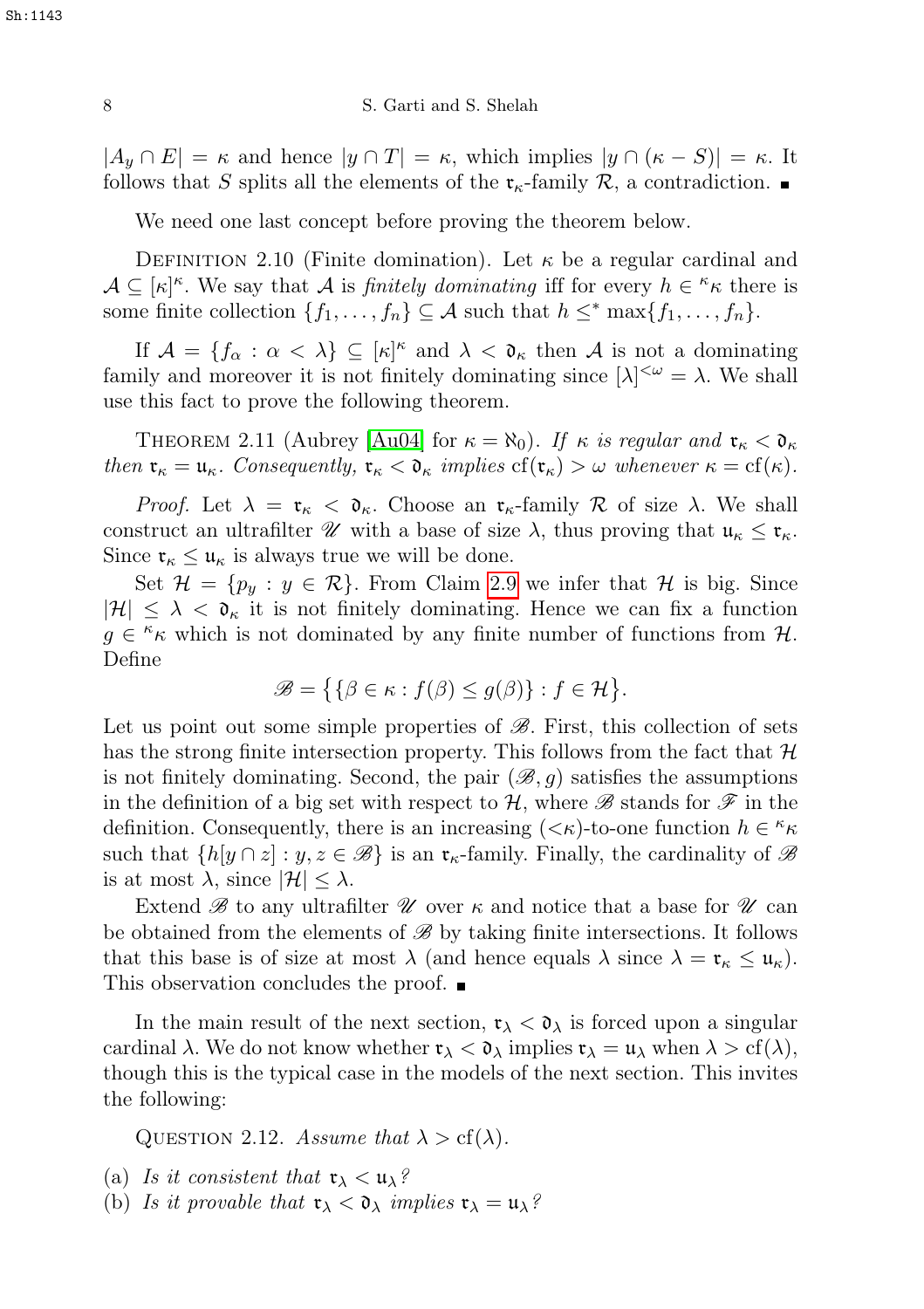We remark that the proof that  $\mathfrak{r}_{\kappa} < \mathfrak{d}_{\kappa}$  implies  $\mathfrak{r}_{\kappa} = \mathfrak{u}_{\kappa}$  when  $\kappa$  is regular translates, for the most part, to a singular cardinal  $\lambda$ . It seems, however, that the proof of Claim [2.9](#page-6-0) is problematic in the case of a singular cardinal. Specifically, the intervals  $I_{\alpha}$  need not form a partition of  $\lambda$  into  $\lambda$ -many intervals.

3. At singular cardinals. In this section we prove the consistency of  $\mathfrak{u}_{\lambda} < \mathfrak{d}_{\lambda}$  where  $\lambda > \text{cf}(\lambda)$  is a strong limit cardinal. In the definition of  $\mathfrak{r}_{\lambda}$ or  $\mu_{\lambda}$  there is no difference between the regular and the singular case. But the definition of  $\mathfrak{d}_{\lambda}$  requires some attention. If  $\lambda$  is singular then being of size less than  $\lambda$  and being bounded in  $\lambda$  are not the same statement. We shall use the size version, as articulated in Definition [2.4.](#page-4-2)

Assume that  $\mu > cf(\mu) = \theta$ . The concept of  $\mathfrak{d}_{\mu}$  relates to functions from  $\mu$  into  $\mu$ , but the following useful lemma shows that one can deal with functions from  $\mu$  into  $\theta$ . Given  $f, g \in {}^{\mu} \theta$  we shall say that  $f \prec^* g$ iff  $\{\beta \in \mu : f(\beta) \ge g(\beta)\}\$ is of size less than  $\mu$ . Define  $\mathfrak{d}^*_{\mu}$  as the minimal cardinality of a domintaing subset of  $^{\mu}\theta$  with respect to  $\lt^*$ .

<span id="page-8-0"></span>LEMMA 3.1. Assume that  $\mu > cf(\mu) = \theta$  and  $\mathfrak{d}^*_{\mu} = \kappa$ . Then  $\mathfrak{d}_{\mu} = \kappa$  as well.

*Proof.* We prove the lemma in two steps, by showing that  $\mathfrak{d}_{\mu} \geq \kappa$  and  $\mathfrak{d}_{\mu} \leq \kappa$ . As a first step we show that  $\mathfrak{d}_{\mu}^* = \kappa$  implies  $\mathfrak{d}_{\mu} \geq \kappa$ . Let  $\mathscr{F} \subseteq {}^{\mu} \mu$  be of size  $\tau < \kappa$ . We must show that  $\mathscr F$  is not a dominating family in  $^{\mu}\mu$ . Fix an increasing sequence  $(\lambda_i : i \in \theta)$  of regular cardinals such that  $\theta < \lambda_0$  and  $\bigcup_{i \in \theta} \lambda_i = \mu$ . Let  $h : \mu \to \theta$  be the associated interval mapping. Explicitly, if  $\alpha \in \mu$  then  $h(\alpha)$  is the unique ordinal  $i \in \theta$  such that  $\lambda_i \leq \alpha < \lambda_{i+1}$ .

For every  $f \in \mathscr{F}$  we define  $f' \in {}^{\mu} \theta$  by  $f'(\beta) = h(f(\beta))$  whenever  $\beta \in \mu$ . Let  $\mathscr{F}' = \{f' : f \in \mathscr{F}\}\$ , so  $|\mathscr{F}'| \leq \tau < \kappa$ . Since  $\mathfrak{d}_{\mu}^* = \kappa$  there exists  $g' \in {}^{\mu} \theta$ such that  $g' \nleq^* f'$  for all  $f' \in \mathscr{F}'$ . Define  $g \in {}^{\mu} \mu$  by letting  $g(\beta) = \lambda_{i+1} \Leftrightarrow$  $g'(\beta) = i$ . We claim that g is not dominated by  $\mathscr{F}$ .

To prove this claim fix an element  $f \in \mathscr{F}$  and recall that  $g' \nleq^* f'$ . Hence there exists a set  $A \in [\mu]^{\mu}$  such that  $\beta \in A \Rightarrow g'(\beta) > f'(\beta)$ . By the definition of f' we may write  $\beta \in A \Rightarrow g'(\beta) > h(f(\beta))$ . This means that  $g(\beta) > \lambda_{h(f(\beta))+1} > f(\beta)$  whenever  $\beta \in A$ , so  $g \nleq^* f$  and the first direction is proved.

For the opposite direction assume that  $\mathfrak{d}_{\mu} = \kappa$ , aiming to prove that  $\mathfrak{d}_{\mu}^* \geq \kappa$ . In other words  $\mathfrak{d}_{\mu} \leq \mathfrak{d}_{\mu}^*$ , so  $\mathfrak{d}_{\mu}^* = \kappa$  implies  $\mathfrak{d}_{\mu} \leq \kappa$  as required for this direction. Let  $\mathscr{G} \subseteq {}^{\mu} \theta$  be a family of elements of  ${}^{\mu} \theta$  such that  $|\mathscr{G}| = \tau < \kappa$ . We shall see that  $\mathscr G$  is not dominating.

For each  $g \in \mathscr{G}$  we define  $f_g \in {}^{\mu}\mu$  by letting  $f_g(\beta) = \lambda_{h(g(\beta))}$ . Set  $\mathscr{F} =$  ${f_g : g \in \mathscr{G}}$ . Since  $|\mathscr{F}| \leq \tau < \kappa$ , we can choose  $g^{\text{up}} \in {}^{\mu} \mu$  such that  $g^{\text{up}} \nleq^* f$ for all  $f \in \mathscr{F}$ . We define a function  $g \in H^{\beta}$  as follows. If  $\beta \in \mu$  then there is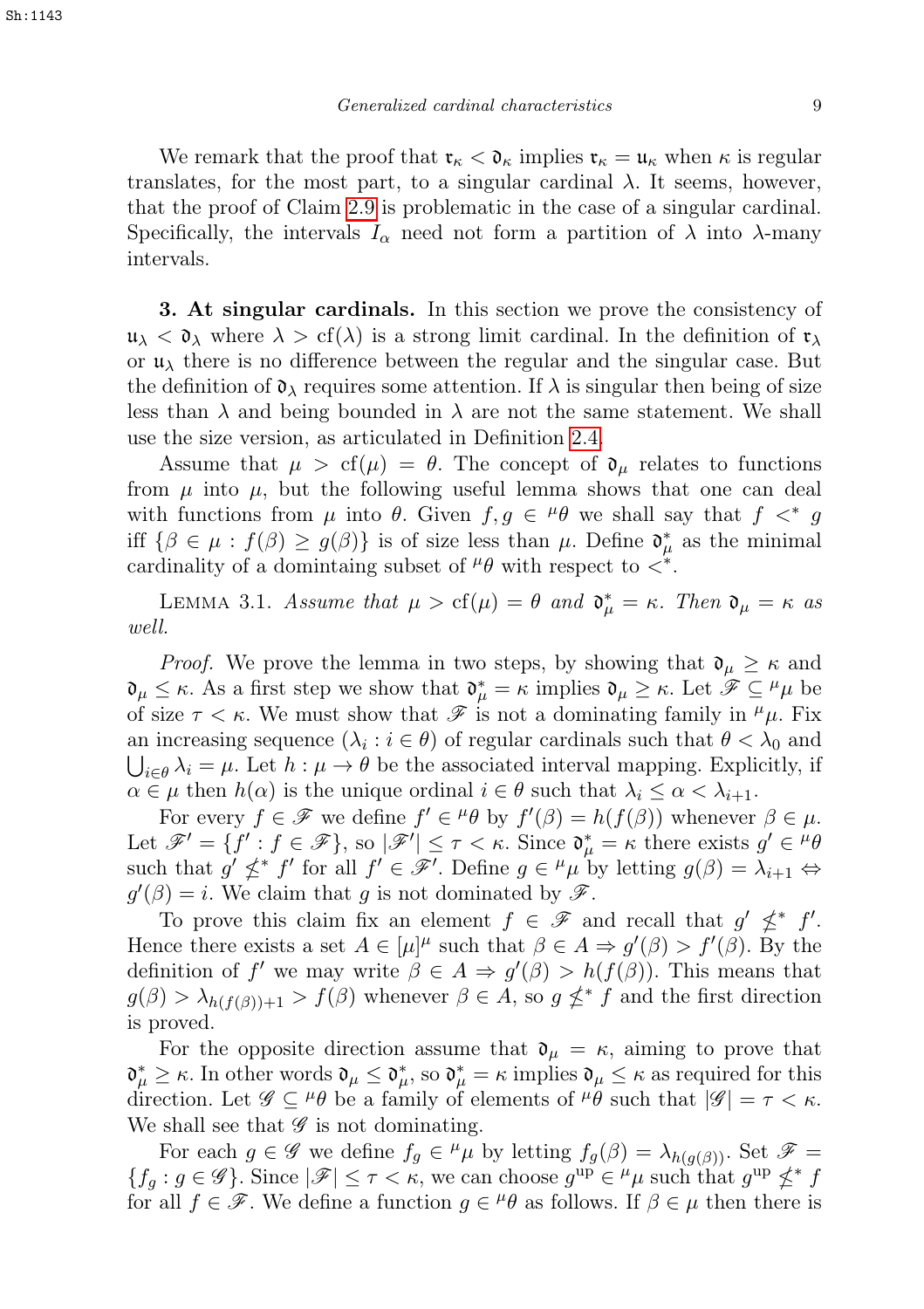a unique ordinal  $i \in \theta$  for which  $\lambda_i \leq g^{\text{up}}(\beta) < \lambda_{i+1}$ , and we let  $g(\beta) = i+1$ . We claim that g is not dominated by  $\mathscr{G}$ .

By way of contradiction assume that  $g_0 \in \mathscr{G}$  and  $g \leq^* g_0$ . Let  $f_0$  be  $f_{g_0}$ , and recall that  $A = \{ \beta \in \mu : f_0(\beta) < g^{\text{up}}(\beta) \}$  is of size  $\mu$ . Let  $B = \{ \gamma \in \mu : g(\gamma) > g_0(\gamma) \}$  and notice that  $|B| < \mu$ . Fix an ordinal  $\gamma_0 \in \mu$  such that  $B \subseteq \gamma_0$ . If  $\beta \in A - \gamma_0$  then  $f_0(\beta) < g^{\text{up}}(\beta)$  (since  $\beta \in A$ ), which means that  $\lambda_{h(q_0(\beta))} < \lambda_{h(q(\beta))}$  (by the definition of these functions), hence  $g_0(\beta) < g(\beta)$ . This is impossible, however, since  $\beta \geq \gamma_0$ , so we are done. ■

The first observation below is that  $\mathfrak{d}_{\lambda}$  behaves nicely at singular cardinals.

CLAIM 3.2. Let  $\lambda$  be a singular cardinal. Then  $\mathfrak{d}_{\lambda} > \lambda$ , and moreover  $cf(\mathfrak{d}_{\lambda}) > \lambda$ .

*Proof.* We spell out the easy argument for  $\mathfrak{d}_{\lambda} > \lambda$ , and it will also follow of course from the stronger statement cf( $\mathfrak{d}_{\lambda}$ ) >  $\lambda$ . Suppose that  $\{f_{\alpha} : \alpha \in \lambda\}$  $\subseteq \lambda$ . We wish to describe a function  $h : \lambda \to \lambda$  which is not dominated by any  $f_{\alpha}$ . To this end, decompose  $\lambda$  into  $\lambda$ -many disjoint sets  $(S_{\alpha} : \alpha \in \lambda)$ , each of size  $\lambda$ . For every  $\beta \in \lambda$  let  $h(\beta) = f_{\alpha}(\beta) + 1$  iff  $\alpha$  is the unique ordinal for which  $\beta \in S_\alpha$ . For every  $\alpha \in \lambda$  one can see that  $\beta \in S_\alpha \Rightarrow f_\alpha(\beta) < h(\beta)$ , so  $h$  is as required.

Assume now that  $\mathfrak{d}_{\lambda} = \chi$ , and assume toward contradiction that  $\theta =$ cf(x) <  $\lambda$ . Let  $\kappa = cf(\lambda)$ . By Lemma [3.1](#page-8-0) we may concentrate on  $\lambda_{\kappa}$ , so fix a family  $\mathcal{F} \subseteq {}^{\lambda}\kappa$  which exemplifies  $\mathfrak{d}^*_{\lambda} = \chi$ . Choose a sequence  $(\mathcal{F}_i : i \in \theta)$  of disjoint sets such that  $\mathcal{F} = \bigcup_{i \in \theta} \mathcal{F}_i$  and  $|\mathcal{F}_i| < \chi$  for every  $i \in \theta$ . Decompose  $\mu$  into  $(A_i : i \in \theta)$  with each  $A_i$  of size  $\mu$ , and fix a bijection  $g_i : \mu \to A_i$  for every  $i \in \theta$ .

Now for each  $i \in \theta$  let  $\mathcal{G}_i = \{f \circ g_i : f \in \mathcal{F}_i\}$ . Observe that  $|\mathcal{G}_i| < \chi$  for every  $i \in \theta$ . For every  $i \in \theta$  we have  $|\mathcal{F}_i| < \chi$ , and hence one can choose a function  $f_i \in \lambda_{\kappa}$  such that  $f_i \nleq^* f$  for all  $f \in \mathcal{F}_i$ . Much as in the first part of the proof, we can describe our non-dominated function  $g$  by defining its values separately over each  $A_i$ . For every  $i \in \theta$  and every  $\alpha \in A_i$  let  $g(\alpha) = f_i(g_i^{-1}(\alpha))$ . Notice that  $g \in {}^{\lambda}\kappa$  is well defined. We claim that g is not dominated by  $\mathcal{F}$ , namely  $g \nleq^* f$  for all  $f \in \mathcal{F}$ .

To prove this, fix  $f \in \mathcal{F}$ . Let  $i \in \theta$  be the unique ordinal for which  $f \in \mathcal{F}_i$ . Denote the set  $\{\beta \in \mu : f \circ g_i(\beta) < f_i(\beta)\}\$  by B, so  $|B| = \mu$ . Let  $C =$  ${g_i(\beta) : \beta \in B}$ . Observe that  $C \subseteq A_i$  and  $|C| = \mu$  since  $g_i$  is one-to-one. We claim that  $f(\gamma) < g(\gamma)$  whenever  $\gamma \in C$ . Indeed, fix any  $\gamma \in C$ , and let  $\beta \in B$ be the unique ordinal for which  $\gamma = g_i(\beta)$ . By the definition of B it follows that  $f(\gamma) = f(g_i(\beta)) < f_i(\beta)$ . Concomitantly,  $g(\gamma) = f_i(g_i^{-1}(\gamma)) = f_i(\beta)$ , and hence  $f(\gamma) < g(\gamma)$ . Since  $|C| = \mu$  we conclude that  $g \nleq^* f$ . But f was arbitrary, so we are done.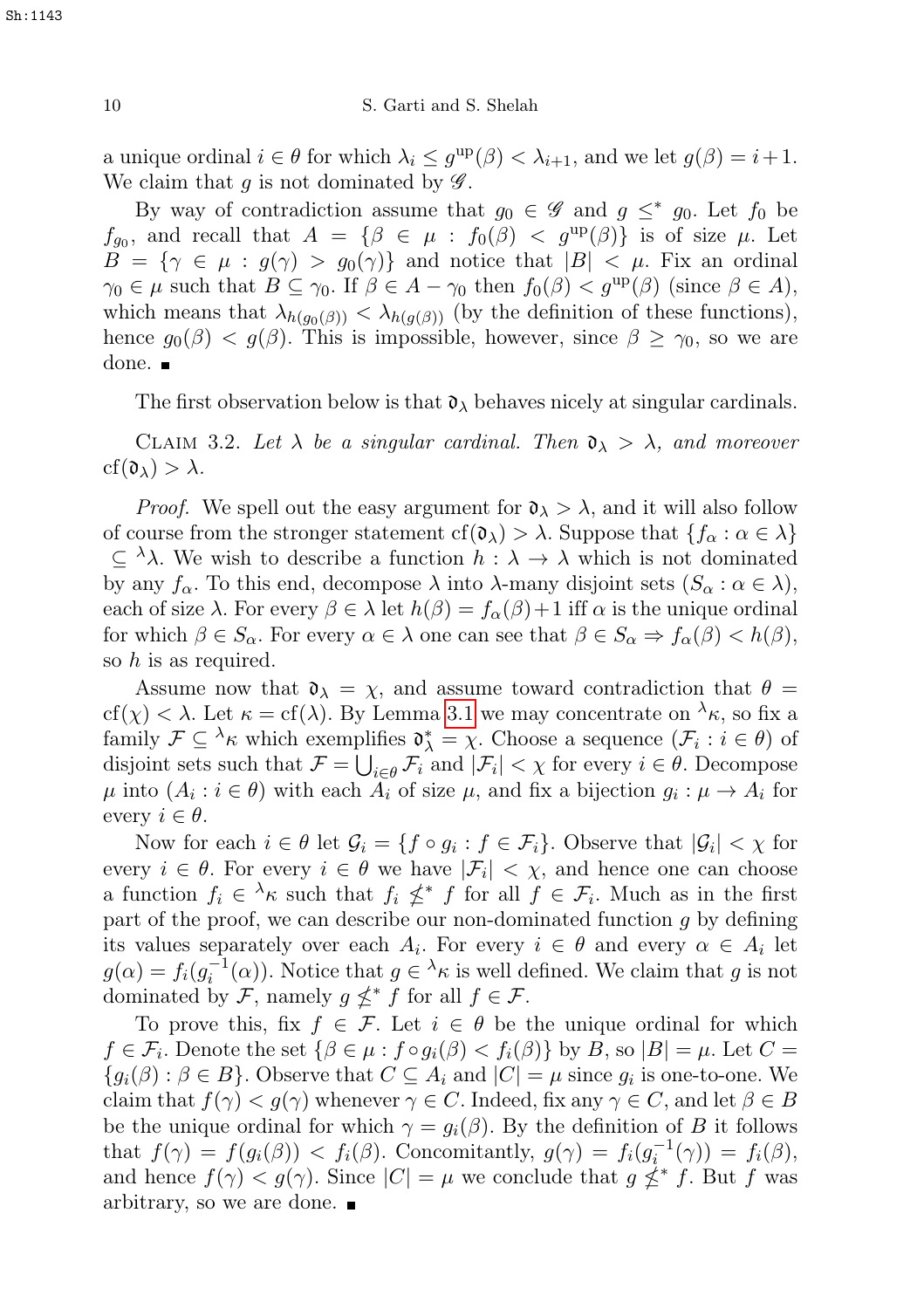To prove the main result of this section we need some control over the true cofinality of some sequences of regular cardinals. Let  $(\kappa_i : i \in \theta)$  be such a sequence and let J be an ideal over  $\theta$  such that  $J_{\theta}^{\rm bd} \subseteq J$ . We focus on the partial order  $(\prod_{i\in\theta} \kappa_i, J)$  which results by defining  $\underline{f} <_J g \Leftrightarrow \{i \in \theta :$  $g(i) \leq f(i) \} \in J$ . A scale in  $\left(\prod_{i \in \theta} \kappa_i, J\right)$  is a sequence  $\bar{f} = (f_\alpha : \alpha \in \lambda)$ which is *J*-increasing and cofinal. Since  $(\prod_{i \in \theta} \kappa_i, J)$  is only a partial order, a scale need not exist. If there is a scale and moreover  $\lambda$  is the minimal length of a scale then we shall say that  $\lambda$  is the *true cofinality* of the product. This fact is denoted by  $\lambda = \text{tcf}(\prod_{i \in \theta} \kappa_i, J)$ . We refer the reader to [\[AM10\]](#page-13-2) for basic facts about pcf theory.

Aiming to show that  $\mathfrak{u}_{\lambda} < \mathfrak{d}_{\lambda}$  is consistent, one sequence of regular cardinals will give a (small) upper bound for  $\mu_{\lambda}$  and the other sequence will give a (large) lower bound for  $\mathfrak{d}_{\lambda}$ . More precisely, for every characteristic we must force the value of the true cofinality for both the sequence of regular cardinals and the sequence of their successors. The forcing machinery for this comes from [\[GS12b\]](#page-14-10), and we shall use the following version which is based on [\[GS12b,](#page-14-10) Claim 3.3]:

<span id="page-10-0"></span>THEOREM 3.3. Let  $\lambda$  be a supercompact cardinal. Then one can force the following statements:

- (a)  $\lambda > cf(\lambda) = \theta$ .
- (b)  $\lambda < \kappa = \text{cf}(\kappa) \leq 2^{\lambda}$ .
- (c)  $(\lambda_i : i < \theta)$  is an increasing sequence of strongly inaccessible cardinals,  $\theta < \lambda_0$  and  $\lambda = \bigcup_{i \in \theta} \lambda_i$ .
- (d)  $2^{\lambda_i} = \lambda_i^+$  for every  $i \in \theta$ .
- (e)  $\operatorname{tcf}(\prod_{i\in\theta}\lambda_i,J_{\theta}^{\operatorname{bd}})=\kappa.$
- (f)  $\operatorname{tcf}(\prod_{i\in\theta}\lambda_i^+, J_{\theta}^{\operatorname{bd}}) = \kappa.$

Moreover,  $2^{\lambda}$  can be arbitrarily large, and  $\kappa$  can be an arbitrarily large regular cardinal provided that  $\kappa \leq 2^{\lambda}$ .

We show now how to take care of the dominating number:

<span id="page-10-1"></span>THEOREM 3.4. Assume that  $\lambda$  is supercompact. Then one can force that  $\lambda$  is a strong limit singular cardinal,  $2^{\lambda}$  is arbitrarily large,  $\kappa = \text{cf}(\kappa) \leq 2^{\lambda}$ is arbitrarily large above  $\lambda$  and  $\mathfrak{d}_{\lambda} \geq \kappa$ .

*Proof.* Apply Theorem [3.3](#page-10-0) to obtain  $\theta = cf(\lambda) < \lambda$ , and let  $(\lambda_i : i < \theta)$ be an increasing sequence of strongly inaccessible cardinals such that  $\theta < \lambda_0$ and  $\lambda = \bigcup_{i \in \theta} \lambda_i$  as guaranteed there. This means that  $2^{\lambda_i} = \lambda_i^+$  for every  $i \in \theta$ , with both  $\text{tcf}(\prod_{i\in\theta}\lambda_i, J_{\theta}^{\text{bd}}) = \kappa$  and  $\text{tcf}(\prod_{i\in\theta}\lambda_i^+, J_{\theta}^{\text{bd}}) = \kappa$ . Denote  $J_{\theta}^{\text{bd}}$  by J. Fix a sequence  $(f_{\alpha}: \alpha \in \kappa)$  of functions in the product  $\prod_{i\in\theta}\lambda_i$ which exemplifies  $\text{tcf}(\prod_{i\in\theta}\lambda_i, J) = \kappa$ . Fix also a sequence  $(g_\alpha : \alpha \in \kappa)$  of functions in the product  $\prod_{i\in\theta}\lambda_i^+$  which exemplifies tcf $(\prod_{i\in\theta}\lambda_i^+, J) = \kappa$ .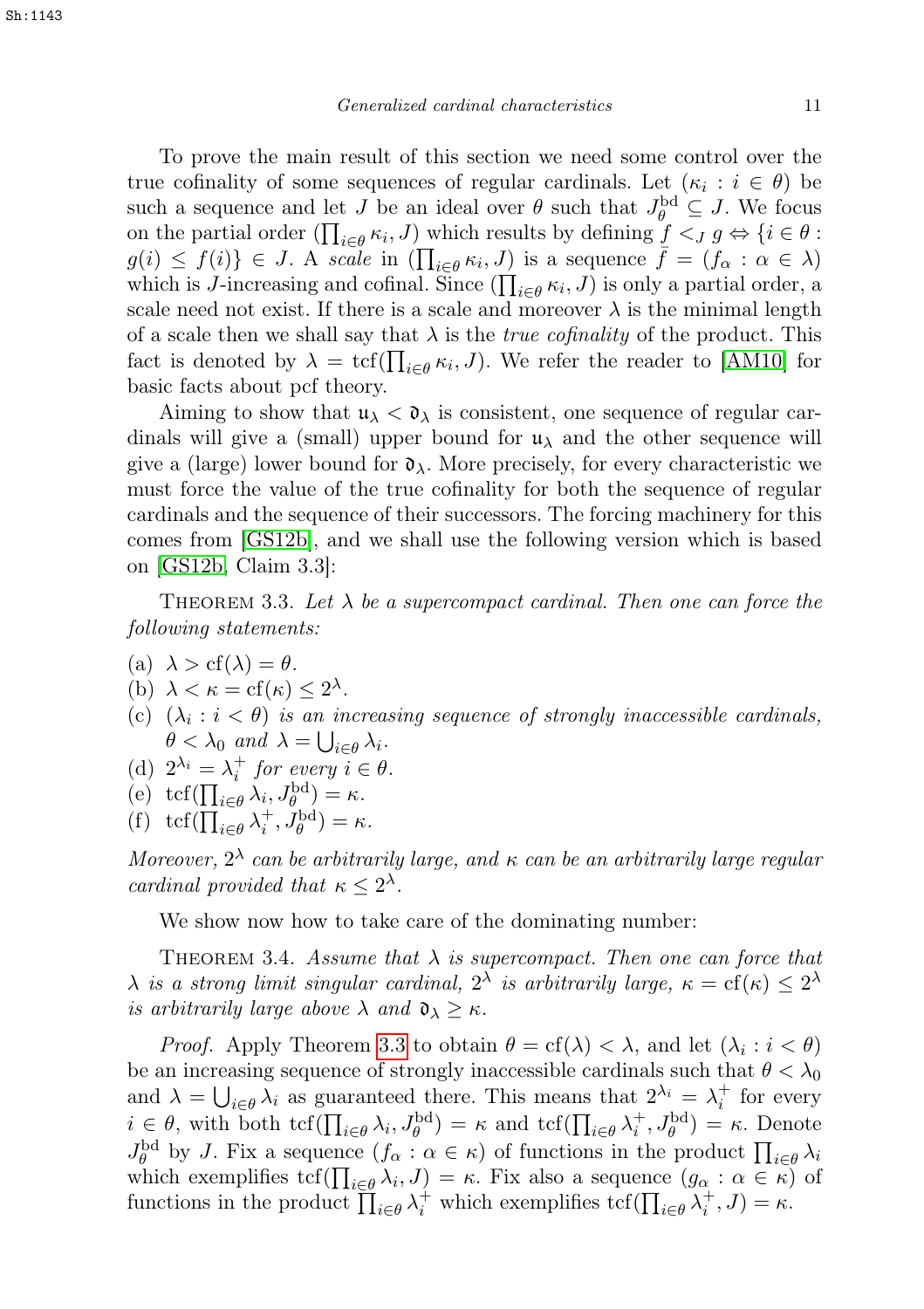For every  $i \in \theta$  enumerate the elements of  $\lambda_i \theta$  by  $\mathscr{F}_i = \{g_\alpha^i : \alpha \in \lambda_i^+\}.$ Likewise, for each  $i \in \theta$  fix a sequence  $(h^i_\gamma : \gamma \in \lambda_i^+)$  of mappings such that every  $h^i_\gamma$  is a one-to-one mapping from  $\gamma$  into  $\lambda_i$ . For every  $\alpha \in \kappa$ , every  $\sigma \in (\alpha, \kappa)$  and every  $i \in \theta$ , we define

$$
w_{\alpha\sigma i} = \{\beta \in \lambda_i^+ : \beta < g_{\alpha}(i) \land h^i_{g_{\alpha}(i)}(\beta) < f_{\sigma}(i)\}.
$$

We shall see that the collection of these sets has a very useful covering property, in the pcf sense: it covers every sequence of small sets but just over an end-segment with respect to all three parameters.

Formally, suppose that  $u_i \in [\lambda_i^+]^{<\lambda_i}$  for every  $i \in \theta$ , and that we wish to cover the sequence  $(u_i : i \in \theta)$  using the above defined sets. We claim that there is a threshold ordinal  $\alpha_0 \in \kappa$  with the following property. For every  $\alpha \in [\alpha_0, \kappa)$  there is an ordinal  $\sigma(\alpha) \in (\alpha, \kappa)$  such that if  $\sigma \in [\sigma(\alpha), \kappa)$  then for some  $i_{\alpha\sigma} \in \theta$  we have  $i \in [i_{\alpha\sigma}, \theta] \Rightarrow u_i \subseteq w_{\alpha\sigma i}$ .

Toward proving this claim suppose that  $(u_i : i \in \theta)$  is given. Define  $g \in \prod_{i \in \theta} \lambda_i^+$  by  $g(i) = \sup(u_i)$ . Fix an ordinal  $\alpha_0 \in \kappa$  so that  $\alpha \in [\alpha_0, \kappa) \Rightarrow$  $g \leq_{J} g_{\alpha}$ . Now fix an ordinal  $\alpha \in [\alpha_0, \kappa)$  and define  $t_{\alpha i} = \sup(h_{g_{\alpha}(i)}^i u_i)$ for every  $i \in \theta$ . Denote the sequence  $\langle t_{\alpha i} : i \in \theta \rangle$  by  $t_{\alpha}$ , and notice that  $t_{\alpha} \in \prod_{i \in \theta} \lambda_i$ . Choose an ordinal  $\sigma(\alpha) < \kappa$  such that  $\alpha < \sigma(\alpha)$  and  $\sigma \in$  $[\sigma(\alpha), \kappa] \Rightarrow t_{\alpha} \leq J$  f<sub>σ</sub>. This inequality means that there exists an ordinal  $i_{\alpha\sigma} \in \theta$  such that  $i \in [i_{\alpha\sigma}, \theta) \Rightarrow t_{\alpha i} = \sup(h_{g_\alpha(i)}^i u_i) < f_\sigma(i)$ . By the definition of our covering sets it follows that  $u_i \subseteq w_{\alpha\sigma i}$  for every  $i \in [i_{\alpha\sigma}, \theta)$ , as required.

Back to the main argument, for every pair of ordinals  $\alpha < \sigma < \kappa$  we define a function  $h_{\alpha\sigma} : \lambda \to \theta$  with the following property:

If 
$$
\beta \in w_{\alpha\sigma i}, j \in \theta
$$
 and  $|(g_{\beta}^{i})^{-1}(j)| = \lambda_{i}$ ,  
then  $|h_{\alpha\sigma}^{-1}[(j,\theta)] \cap (g_{\beta}^{i})^{-1}(j)| = \lambda_{i}$ .

To choose these functions notice that one can take care of a single  $j \in \theta$ and a single ordinal  $\beta$ , since  $|(g_{\beta}^{i})^{-1}(j)| = \lambda_{i}$ . Now for each  $\alpha \in \kappa$  and every  $\sigma \in (\alpha, \kappa)$  there are only  $\theta \times |w_{\alpha\sigma i}| < \lambda_i$  many pairs of the form  $(j, \beta)$  to take care of, so the choice of these functions is possible.

Let g be a function from  $\lambda$  into  $\theta$ . If there is a pair of ordinals  $\alpha < \sigma < \kappa$ and there are  $\theta$ -many ordinals  $i \in \theta$  for which  $g \upharpoonright \lambda_i \in \{g_\beta^i : \beta \in w_{\alpha\sigma i}\}\$  then  $h_{\alpha\sigma} \nleq^* g$ . To see this, assume that  $g \in {}^{\lambda}\theta$ , let  $\beta_i$  be an ordinal such that  $g \upharpoonright \lambda_i = g_{\beta_i}^i$  and let  $u_i^g = \{\beta_i\}$  for every  $i \in \theta$ . Apply the covering property of the sets  $w_{\alpha\sigma i}$  to the sequence  $(u_i^g)$  $i_i^g : i \in \theta$ ). This gives, first of all, a threshold ordinal  $\alpha_0 \in \kappa$ . Now for each  $\alpha \in [\alpha_0, \kappa)$  there is an ordinal  $\sigma(\alpha) \in (\alpha, \kappa)$ with the following property. If  $\sigma \in (\sigma(\alpha), \kappa)$  then there is some  $i_{\alpha\sigma} \in \theta$ such that  $i \in [i_{\alpha\sigma}, \theta) \Rightarrow u_i^g \subseteq w_{\alpha\sigma i}$ . But this means that  $h_{\alpha\sigma} \nleq^* g$  as desired.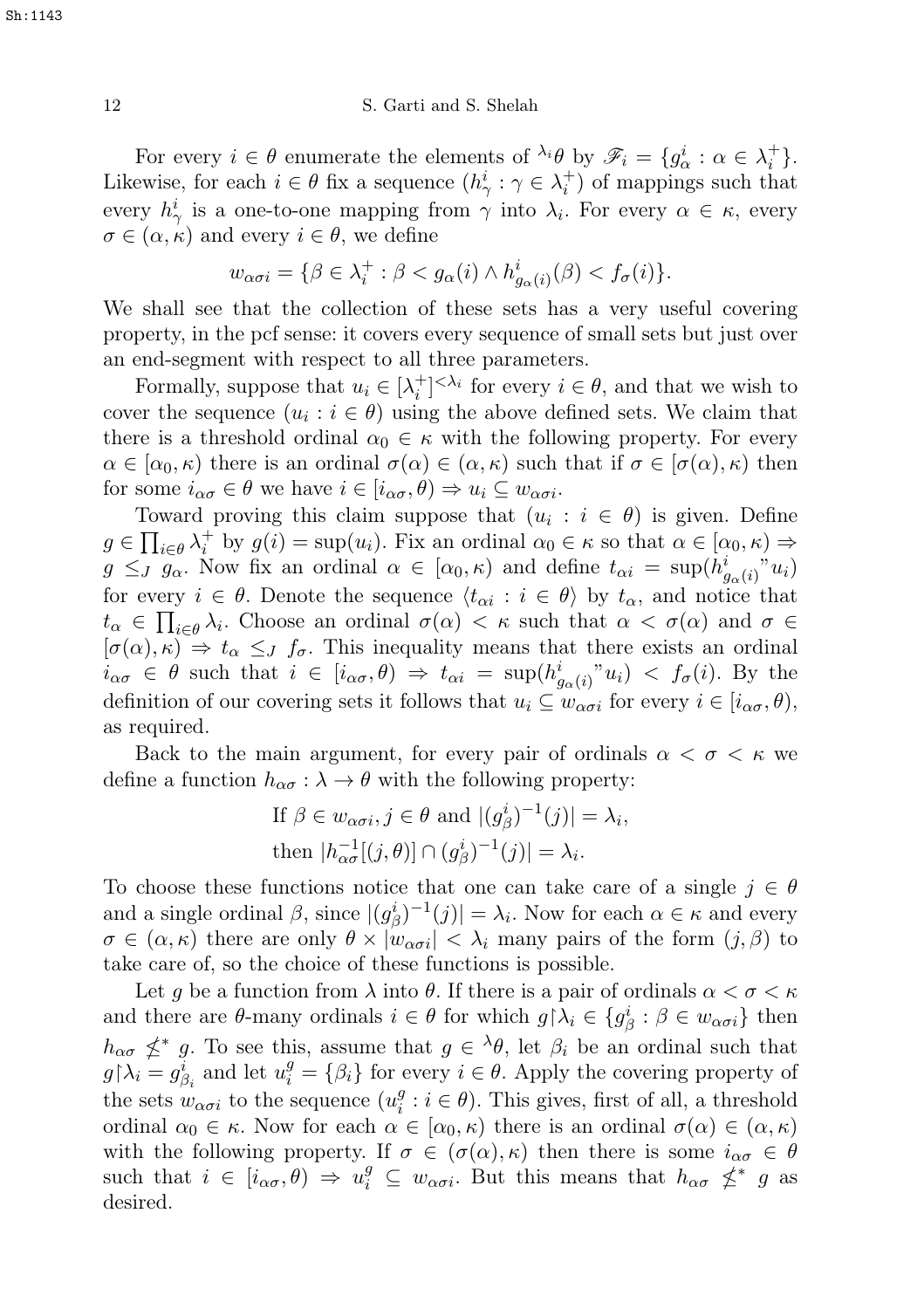The above argument shows how to deal with a single function g. The nature of this argument, however, makes it applicable to any set of functions of size less than  $\kappa$ . Suppose that  $\mathscr{G} \subseteq {}^{\lambda} \theta$  and  $|\mathscr{G}| = \tau < \kappa$ . Enumerate the elements of G as  $\{g_\delta : \delta \in \tau\}$ . For every  $\delta \in \tau$  let  $\alpha_\delta$  be the threshold of  $\alpha$ . Namely, for every  $\alpha \in [\alpha_{\delta}, \kappa)$  there is  $\sigma(\alpha) \in (\alpha, \kappa)$  such that if  $\sigma \in [\sigma(\alpha), \kappa)$ then  $h_{\alpha\sigma} \nleq^* g_\delta$ . Observe that  $\alpha = \bigcup_{\delta \in \tau} \alpha_\delta < \kappa$ . Choose an ordinal  $\sigma \in (\alpha, \kappa)$ such that  $\sigma > \sigma(\alpha)$ . It follows that  $h_{\alpha\sigma} \nleq^* g_\delta$  for every  $\delta \in \tau$ , and hence  $\mathscr G$  is not a dominating family. Since  $\mathscr G$  was an arbitrary family of less than  $\kappa$  many functions in  $\lambda \theta$  we conclude that  $\mathfrak{d}_{\lambda} \geq \kappa$ , thus accomplishing the proof.

It has been proved in [\[GS12a\]](#page-14-11) that one can force that  $\mathfrak{u}_{\lambda} = \lambda^+$  and  $2<sup>λ</sup>$  is arbitrarily large for some singular cardinal  $λ$ . The proof is similar to the proof in this section, but somehow from the opposite direction. Namely, under similar assumptions about the true cofinalities of sequences of regular cardinals and their successors, one can show that  $\mathfrak{u}_{\lambda} \leq \kappa$  where  $\kappa$  realizes the true cofinalities. This is possible, in particular, for  $\kappa = \lambda^+$ . It remains to merge the result about  $\mathfrak{u}_{\lambda}$  with the present result about  $\mathfrak{d}_{\lambda}$ . To this end, one needs two sequences of regular cardinals, with different values of true cofinalities. How to force this situation is shown in [\[GMS18\]](#page-14-12) and [\[GS14\]](#page-14-13).

THEOREM 3.5. Assume there exists a supercompact cardinal. Then one can force a singular cardinal  $\lambda > cf(\lambda) = \theta$  such that  $\lambda < \mathfrak{u}_{\lambda} \leq \kappa_0 < \kappa_1$  $\leq \mathfrak{d}_{\lambda} \leq 2^{\lambda}$ , and in the model obtained the gap between  $\mathfrak{u}_{\lambda}$  and  $\mathfrak{d}_{\lambda}$  can be arbitrarily large.

*Proof.* For  $\lambda > cf(\lambda) = \theta$  and  $\kappa = cf(\kappa) \in (\lambda, 2^{\lambda}]$  we say that  $(\lambda_i : i \in \theta)$ is  $\kappa$ -qualified iff it is an increasing sequence of regular cardinals such that  $\theta \leq \lambda_0, \lambda = \bigcup_{i \in \theta} \lambda_i, 2^{\lambda_i} = \lambda_i^+$  for every  $i \in \theta$  and  $\text{tcf}(\prod_{i \in \theta} \lambda_i, J) =$  $\text{tcf}(\prod_{i\in\theta}\lambda_i^+,J)=\kappa$  (where J is usually the ideal of bounded subsets of  $\theta$ , but not necessarily).

Let  $\lambda$  be supercompact in the ground model. Let  $\mathbb P$  be a forcing notion which makes  $\lambda > cf(\lambda) = \theta$  and forces the following statements:

- There exists a sequence  $(\lambda_i^0 : i \in \theta)$  of measurable cardinals which is  $\kappa_0$ -qualified.
- There exists a sequence  $(\lambda_i^1 : i \in \theta)$  of strongly inaccessible cardinals which is  $\kappa_1$ -qualified.

From [\[GS12a,](#page-14-11) Theorem 1.4] we infer that  $\mathfrak{r}_{\lambda} \leq \mathfrak{u}_{\lambda} \leq \kappa_0$ . From Theorem [3.4](#page-10-1) we infer that  $\mathfrak{d}_{\lambda} \geq \kappa_1$ . Since  $\lambda < \mathfrak{r}_{\lambda}$  and  $\mathfrak{d}_{\lambda} \leq 2^{\lambda}$  are always true, we are done. ■

The possibility to force two such qualified sequences is a version of Theorem [3.3](#page-10-0) (see [\[GS14\]](#page-14-13)). Similar statements appear in [\[GMS18\]](#page-14-12), in a slightly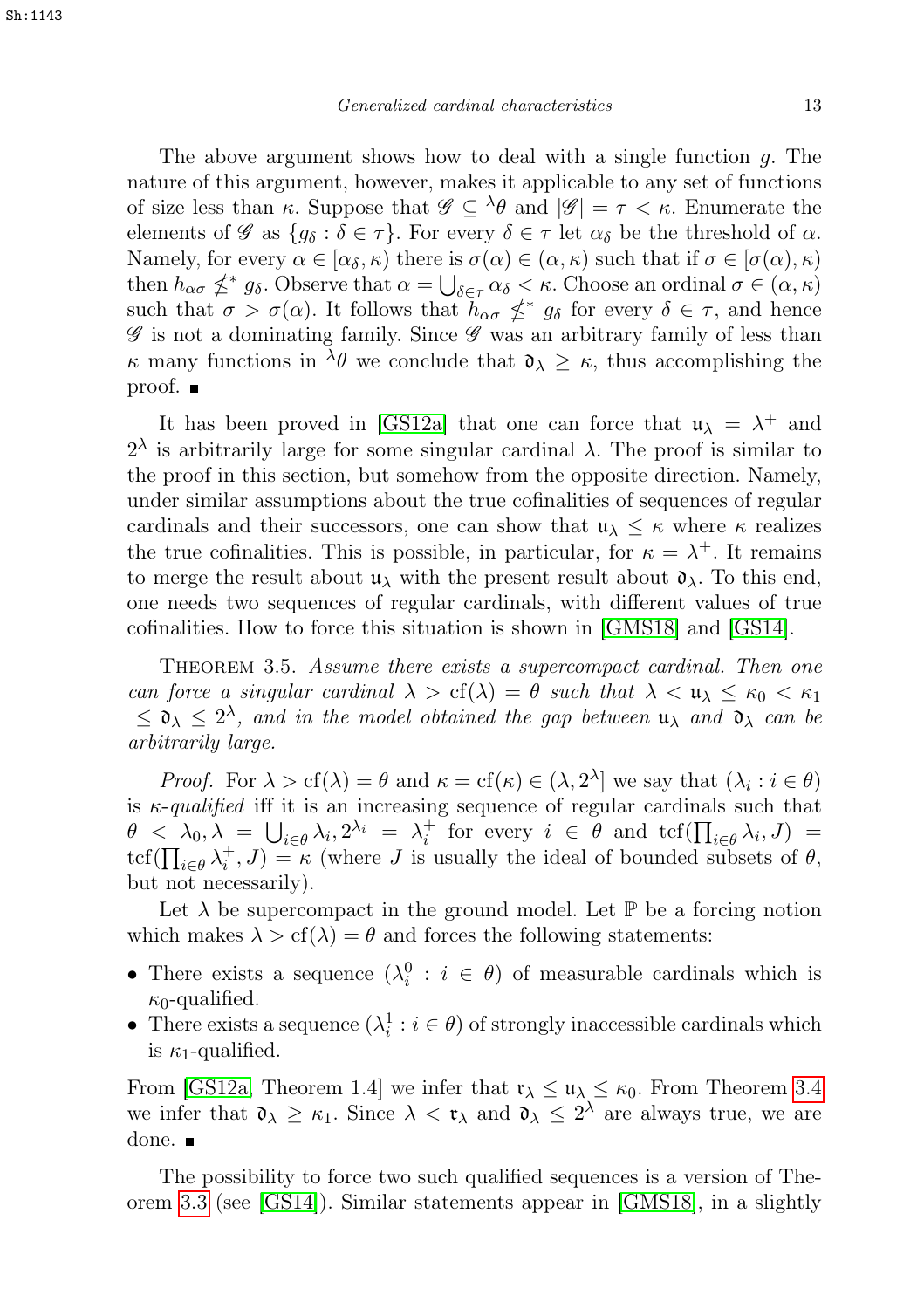different way. In that paper, many regular cardinals above the singular cardinal  $\lambda$  are realized as true cofinalities of some sequence of measurable cardinals below  $\lambda$ . However, if  $\text{tcf}(\prod_{i\in\theta}\lambda_i, J) = \kappa$  then  $\text{tcf}(\prod_{i\in\theta}\lambda_i^+, J) = \kappa^+$ . For our purpose it makes no difference, since we will get  $u_{\lambda} \leq \kappa_0^+$  and  $v_{\lambda} \geq \kappa_1^+$ , still there will be a gap between these characteristics. But there is an impor-tant difference, since in [\[GMS18\]](#page-14-12) the GCH is kept below  $\lambda$  while  $2^{\lambda} > \lambda^+$ , and since  $\lambda$  is strong limit this means that we must work with a singular cardinal with countable cofinality. On the other hand, this theorem is very flexible in the sense that an infinite set of targets can be obtained by qualified sequences. This is the background behind the following statement.

COROLLARY 3.6. It is consistent that  $\lambda > cf(\lambda)$ ,  $u_{\lambda} < \mathfrak{d}_{\lambda}$  and  $\mathfrak{d}_{\lambda}$  is singular.

*Proof.* Let  $\lambda$  be supercompact in the ground model. We set  $\kappa = \lambda^+$ and we choose an increasing sequence  $(\kappa_i : j \in \partial)$  of regular cardinals where  $\partial \geq \lambda^+, \text{cf}(2^{\lambda}) = \partial$  in the generic extension and  $\bigcup_{j \in \partial} \kappa_j = 2^{\lambda}$ . We shall say that the sequence  $(\lambda_n : n \in \omega)$  is  $(\theta, \theta^+)$ -qualified iff  $2^{\lambda_n} = \lambda_n^+$ for every  $n \in \omega$ ,  $\lambda = \bigcup_{n \in \omega} \lambda_n$ ,  $J \supseteq J_{\omega}^{\text{bd}}$  and  $\theta = \text{tcf}(\prod_{n \in \omega} \lambda_n, J)$  while  $\theta^+ = \text{tcf}(\prod_{n \in \omega} \lambda_n^+, J).$ 

We repeat the argument of the previous theorem, but now we employ [\[GMS18,](#page-14-12) Theorem 7]. In particular,  $\lambda > cf(\lambda) = \omega$  and a  $(\kappa_j, \kappa_j^+)$ -qualified sequence of measurable cardinals below  $\lambda$  is forced for every  $j \in \partial$  as well as a sequence for  $(\kappa, \kappa^+)$ . It follows from Theorem [3.4](#page-10-1) that  $\mathfrak{d}_{\lambda} \geq \kappa_j$  for every  $j \in \partial$ . Hence  $\mathfrak{d}_{\lambda} = 2^{\lambda}$ , so  $\mathfrak{u}_{\lambda} \leq \kappa^+ < \mathfrak{d}_{\lambda}$  and  $\mathfrak{d}_{\lambda}$  is singular as required.

Acknowledgments. We thank the referee for a careful reading of the manuscript and a lot of helpful suggestions.

Both authors were supported by the ERC grant 338821.

This is publication 1143 of the second author.

#### References

<span id="page-13-2"></span>[\[AM10\]](http://dx.doi.org/10.1007/978-1-4020-5764-9_15) U. Abraham and M. Magidor, *Cardinal arithmetic*, in: Handbook of Set Theory, Springer, Dordrecht, 2010, 1149–1227.

<span id="page-13-4"></span>[\[Au04\]](http://dx.doi.org/10.2178/jsl/1082418539) J. Aubrey, Combinatorics for the dominating and unsplitting numbers, J. Symbolic Logic 69 (2004), 482–498.

- <span id="page-13-1"></span>[\[Bl10\]](http://dx.doi.org/10.1007/978-1-4020-5764-9_7) A. Blass, Combinatorial cardinal characteristics of the continuum, in: Handbook of Set Theory, Springer, Dordrecht, 2010, 395–489.
- <span id="page-13-0"></span>[\[Br03\]](http://dx.doi.org/10.1090/S0002-9947-03-03271-9) J. Brendle,The almost-disjointness number may have countable cofinality, Trans. Amer. Math. Soc. 355 (2003), 2633–2649.
- <span id="page-13-3"></span>[\[BS99\]](http://dx.doi.org/10.1090/S0002-9947-99-02257-6) J. Brendle and S. Shelah, Ultrafilters on  $\omega$ —their ideals and their cardinal characteristics, Trans. Amer. Math. Soc. 351 (1999), 2643–2674.